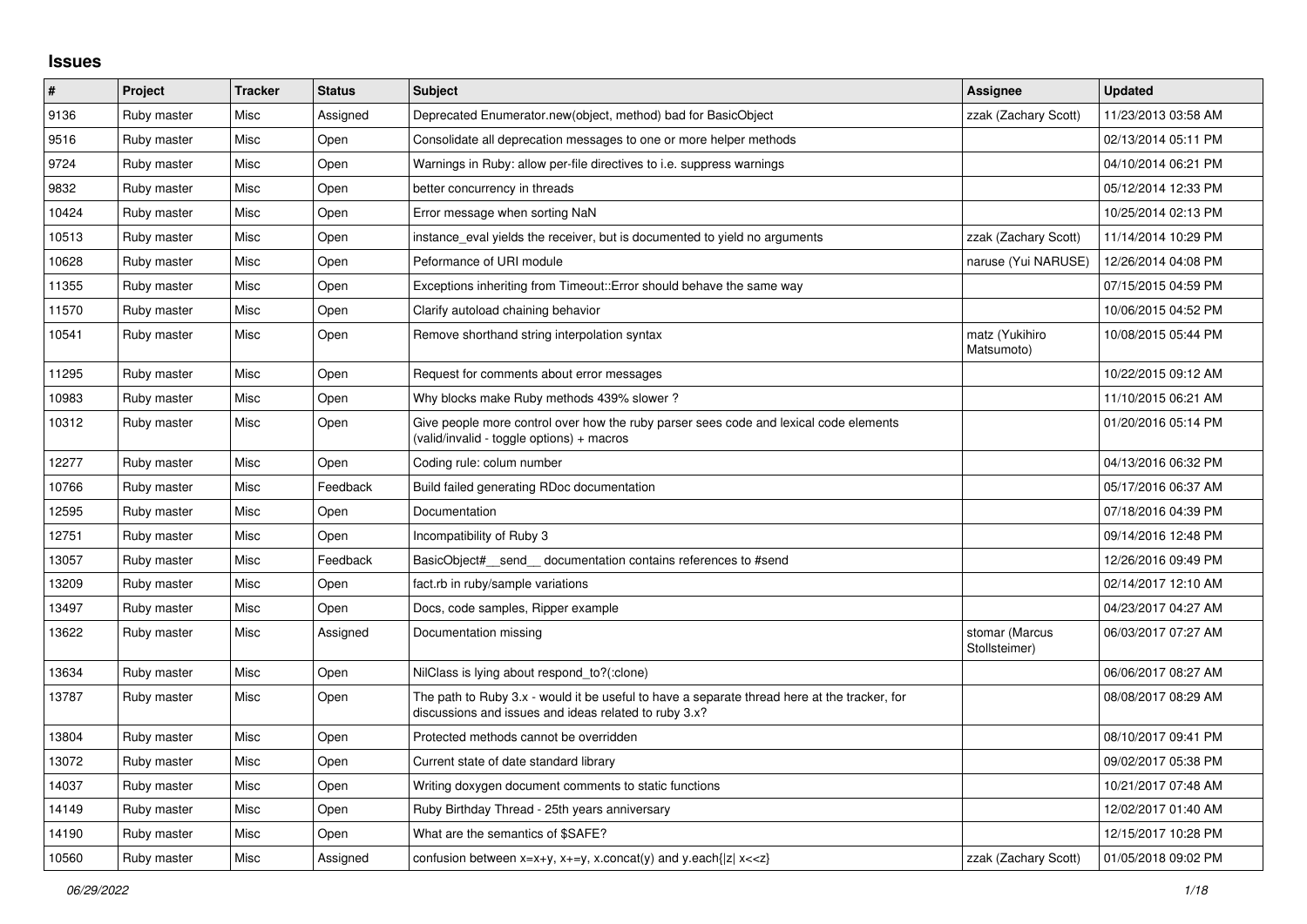| $\sharp$ | Project     | <b>Tracker</b> | <b>Status</b> | Subject                                                                                                                                                                  | Assignee                     | <b>Updated</b>      |
|----------|-------------|----------------|---------------|--------------------------------------------------------------------------------------------------------------------------------------------------------------------------|------------------------------|---------------------|
| 13968    | Ruby master | Misc           | Open          | [Ruby 3.x perhaps] - A (minimal?) static variant of ruby                                                                                                                 |                              | 01/14/2018 03:24 PM |
| 14673    | Ruby master | Misc           | Open          | Documentation for `Array#drop` / `drop_while` unclear in regard to modification                                                                                          |                              | 04/10/2018 09:51 AM |
| 14692    | Ruby master | Misc           | Open          | Question: Ruby stdlib's Option Parser                                                                                                                                    | nobu (Nobuyoshi<br>Nakada)   | 04/22/2018 05:53 AM |
| 14735    | Ruby master | Misc           | Open          | thread-safe operations in a hash could be documented                                                                                                                     |                              | 05/04/2018 01:09 PM |
| 14760    | Ruby master | Misc           | Open          | cross-thread IO#close semantics                                                                                                                                          | matz (Yukihiro<br>Matsumoto) | 05/17/2018 08:21 AM |
| 14768    | Ruby master | Misc           | Open          | Add documentation for    and &&                                                                                                                                          |                              | 05/17/2018 09:45 AM |
| 14770    | Ruby master | Misc           | Open          | [META] DevelopersMeeting                                                                                                                                                 |                              | 05/17/2018 12:28 PM |
| 14825    | Ruby master | Misc           | Open          | When redefining 'attr_xx' methods the visibility becomes 'public'                                                                                                        |                              | 06/05/2018 05:57 AM |
| 14917    | Ruby master | Misc           | Assigned      | Add RDoc documents to tar ball                                                                                                                                           | aycabta (aycabta.)           | 07/21/2018 09:29 AM |
| 10783    | Ruby master | Misc           | Open          | String#concat has an "appending" behavior                                                                                                                                |                              | 08/08/2018 03:08 AM |
| 10791    | Ruby master | Misc           | Assigned      | [PATCH 1/1] Remove unnecessary passing value from doc for Observable                                                                                                     |                              | 08/10/2018 10:51 AM |
| 15136    | Ruby master | Misc           | Open          | Fix - Wparentheses warnings                                                                                                                                              |                              | 09/20/2018 09:41 AM |
| 15224    | Ruby master | Misc           | Open          | [DOCs] Minor inconsistency in class Array #initialize_copy -<br>https://ruby-doc.org/core-2.5.1/Array.html#method-i-initialize_copy                                      |                              | 10/13/2018 02:26 PM |
| 15249    | Ruby master | Misc           | Open          | Documentation for attr_accessor and attr_reader should be corrected                                                                                                      |                              | 10/23/2018 08:09 PM |
| 15202    | Ruby master | Misc           | Open          | Adding Coverity Scan to CI to see the result casually                                                                                                                    |                              | 10/25/2018 10:50 AM |
| 15007    | Ruby master | Misc           | Open          | Let all Init_xxx and extension APIs frequently called from init code paths be considered cold                                                                            | naruse (Yui NARUSE)          | 12/06/2018 11:05 AM |
| 15402    | Ruby master | Misc           | Open          | Shrinking excess retained memory of container types on promotion to uncollectible                                                                                        |                              | 12/11/2018 08:43 PM |
| 15418    | Ruby master | Misc           | Open          | Date.parse('2018')                                                                                                                                                       |                              | 12/15/2018 09:17 PM |
| 15431    | Ruby master | Misc           | Open          | Hashes and arrays should not require commas to seperate values when using new lines                                                                                      |                              | 12/18/2018 11:05 AM |
| 15487    | Ruby master | Misc           | Assigned      | Clarify default gems maintanance policy                                                                                                                                  | hsbt (Hiroshi<br>SHIBATA)    | 12/30/2018 08:42 PM |
| 15510    | Ruby master | Misc           | Open          | Easter egg in Thread.handle_interrupt                                                                                                                                    |                              | 01/05/2019 11:53 PM |
| 15514    | Ruby master | Misc           | Open          | Add documentation for implicit array decomposition                                                                                                                       |                              | 01/10/2019 04:43 PM |
| 15568    | Ruby master | Misc           | Open          | TracePoint(:raise)#parameters raises RuntimeError                                                                                                                        |                              | 01/27/2019 12:02 AM |
| 15654    | Ruby master | Misc           | Open          | Documentation for Complex is wrong or misleading                                                                                                                         |                              | 03/11/2019 11:55 AM |
| 15486    | Ruby master | Misc           | Feedback      | Default gems README.md                                                                                                                                                   | hsbt (Hiroshi<br>SHIBATA)    | 03/11/2019 12:19 PM |
| 11783    | Ruby master | Misc           | Open          | Do you have any idea if you have a budgets?                                                                                                                              |                              | 05/16/2019 09:06 PM |
| 15905    | Ruby master | Misc           | Feedback      | [Documentation] [Request for the wiki at https://bugs.ruby-lang.org/projects/ruby-trunk/wiki] -<br>Consider adding more information to statically compiled ruby variants |                              | 06/06/2019 03:07 PM |
| 15744    | Ruby master | Misc           | Open          | Improvement needed to documentation of 'Literals'                                                                                                                        |                              | 06/24/2019 02:27 AM |
| 15802    | Ruby master | Misc           | Open          | Reduce the minimum string buffer size from 127 to 63 bytes                                                                                                               | ko1 (Koichi Sasada)          | 07/30/2019 04:04 AM |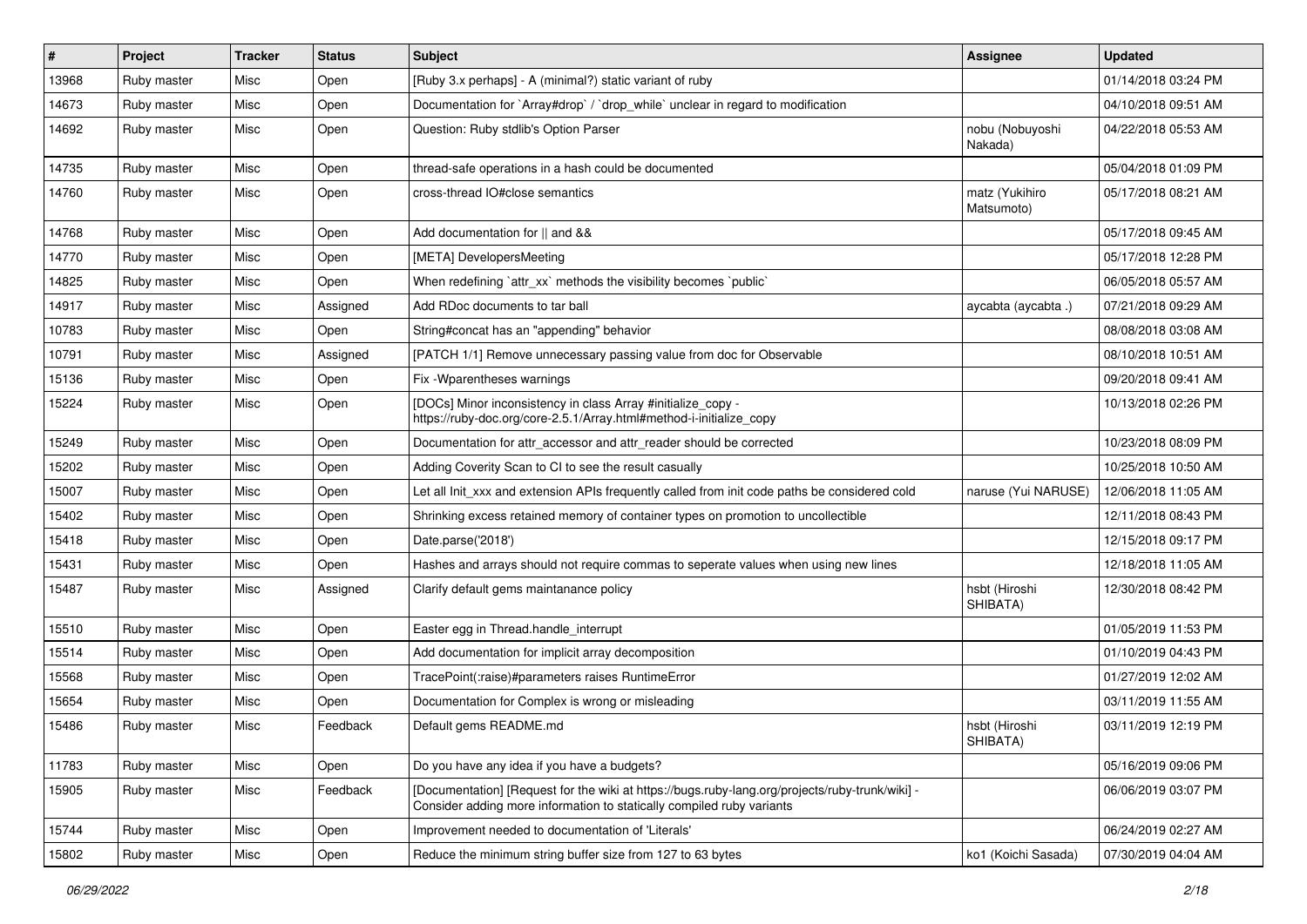| #     | <b>Project</b> | <b>Tracker</b> | <b>Status</b> | <b>Subject</b>                                                                                 | <b>Assignee</b>                | <b>Updated</b>      |
|-------|----------------|----------------|---------------|------------------------------------------------------------------------------------------------|--------------------------------|---------------------|
| 16025 | Ruby master    | Misc           | Assigned      | 'st_check_for_sizeof_st_index_t' declared as array with a negative size (emscripten)           | nobu (Nobuyoshi<br>Nakada)     | 07/30/2019 11:20 AM |
| 16130 | Ruby master    | Misc           | Open          | [Discussion / Ideas] Finding a good name for the concept of/behind guilds - primarily the NAME |                                | 08/27/2019 04:00 PM |
| 15806 | Ruby master    | Misc           | Assigned      | Explicitly initialise encodings on init to remove branches on encoding lookup                  | nobu (Nobuyoshi<br>Nakada)     | 08/29/2019 04:29 AM |
| 16160 | Ruby master    | Misc           | Open          | Lazy init thread local storage                                                                 |                                | 09/22/2019 01:55 AM |
| 15723 | Ruby master    | Misc           | Feedback      | Reconsider numbered parameters                                                                 | matz (Yukihiro<br>Matsumoto)   | 10/03/2019 07:16 PM |
| 16235 | Ruby master    | Misc           | Open          | ENV assoc spec test does not test invalid name                                                 |                                | 10/05/2019 10:53 PM |
| 16114 | Ruby master    | Misc           | Open          | Naming of "beginless range"                                                                    |                                | 10/08/2019 03:06 PM |
| 16157 | Ruby master    | Misc           | Open          | What is the correct and *portable* way to do generic delegation?                               |                                | 10/15/2019 04:28 PM |
| 16013 | Ruby master    | Misc           | Feedback      | Bundler                                                                                        | hsbt (Hiroshi<br>SHIBATA)      | 10/17/2019 05:20 PM |
| 16267 | Ruby master    | Misc           | Open          | MinGW CI - add to Actions ?                                                                    |                                | 10/21/2019 01:10 AM |
| 16346 | Ruby master    | Misc           | Open          | Confusing macro name: RUBY_MARK_NO_PIN_UNLESS_NULL                                             |                                | 11/13/2019 07:39 AM |
| 16124 | Ruby master    | Misc           | Assigned      | Let the transient heap belong to objspace                                                      | ko1 (Koichi Sasada)            | 11/18/2019 08:48 AM |
| 16188 | Ruby master    | Misc           | Open          | What are the performance implications of the new keyword arguments in 2.7 and 3.0?             | jeremyevans0 (Jeremy<br>Evans) | 11/27/2019 04:45 PM |
| 16396 | Ruby master    | Misc           | Open          | What is the reason for this behaviour of Find.find?                                            |                                | 12/09/2019 02:51 PM |
| 16408 | Ruby master    | Misc           | Open          | Ruby docs list incorrect method signatures for PTY::getpty/PTY::spawn                          |                                | 12/12/2019 05:12 PM |
| 16464 | Ruby master    | Misc           | Open          | Which core objects should support deconstruct/deconstruct_keys?                                |                                | 12/30/2019 07:54 AM |
| 16507 | Ruby master    | Misc           | Open          | $=$ vs include? or match?                                                                      |                                | 01/12/2020 11:27 PM |
| 16487 | Ruby master    | Misc           | Open          | Potential for SIMD usage in ruby-core                                                          |                                | 01/16/2020 05:25 AM |
| 16629 | Ruby master    | Misc           | Open          | ruby-loco now built & saved on GitHub, both mingw & mswin builds                               |                                | 02/12/2020 01:53 PM |
| 16630 | Ruby master    | Misc           | Assigned      | Deprecate pub/ruby/*snapshot* and use pub/ruby/snapshot/* instead                              | matz (Yukihiro<br>Matsumoto)   | 02/27/2020 09:52 AM |
| 16659 | Ruby master    | Misc           | Open          | Documentation on Regexp missing for absence pattern (?~pat)                                    |                                | 02/27/2020 04:16 PM |
| 16671 | Ruby master    | Misc           | Open          | <b>BASERUBY</b> version policy                                                                 |                                | 03/05/2020 01:11 AM |
| 16678 | Ruby master    | Misc           | Open          | Array#values_at has unintuitive behavior when supplied a range starting with negative index    |                                | 03/09/2020 02:06 PM |
| 16750 | Ruby master    | Misc           | Open          | Change typedef of VALUE for better type checking                                               |                                | 04/03/2020 02:34 AM |
| 16803 | Ruby master    | Misc           | Open          | Discussion: those internal macros reside in public API headers                                 |                                | 05/14/2020 12:27 PM |
| 16895 | Ruby master    | Misc           | Open          | Request for cooperation: Try your applications/libraries with master branch and debug options  |                                | 05/15/2020 11:51 PM |
| 16747 | Ruby master    | Misc           | Assigned      | Repository reorganization request                                                              | nobu (Nobuyoshi<br>Nakada)     | 05/22/2020 01:30 PM |
| 17053 | Ruby master    | Misc           | Open          | RDoc for Hash Keys                                                                             |                                | 07/28/2020 01:21 AM |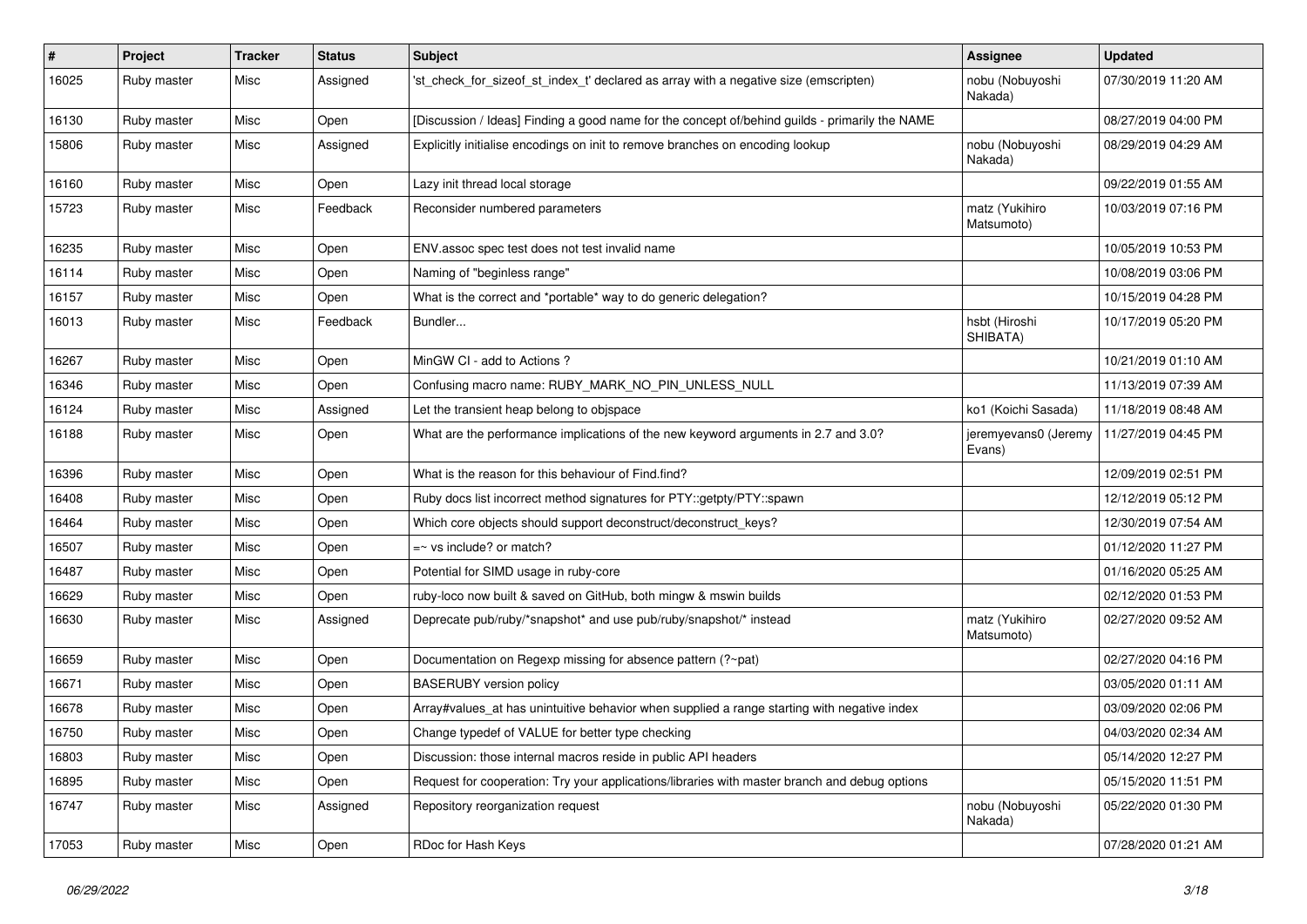| $\vert$ # | Project     | <b>Tracker</b> | <b>Status</b> | <b>Subject</b>                                                                                                             | Assignee                     | <b>Updated</b>      |
|-----------|-------------|----------------|---------------|----------------------------------------------------------------------------------------------------------------------------|------------------------------|---------------------|
| 17137     | Ruby master | Misc           | Open          | Cooperation on maintaining official docker ruby images                                                                     |                              | 09/02/2020 05:03 PM |
| 17154     | Ruby master | Misc           | Open          | Update Pathname Documentation to Clarify Expected Behavior                                                                 | akr (Akira Tanaka)           | 09/05/2020 01:18 PM |
| 17174     | Ruby master | Misc           | Open          | 'Error relocating, symbol not found" error when compiling a native extension on Alpine with Ruby<br>$>=2.4$                |                              | 10/06/2020 11:19 AM |
| 17199     | Ruby master | Misc           | Open          | id outputed by inspect and to_s output does not allow to find actual object_id and vice-versa                              |                              | 10/20/2020 09:35 PM |
| 17309     | Ruby master | Misc           | Open          | URI escape being deprecated, yet there is no replacement                                                                   |                              | 11/11/2020 12:52 AM |
| 17376     | Ruby master | Misc           | Assigned      | Reduce number of GitHub Actions                                                                                            | shyouhei (Shyouhei<br>Urabe) | 12/10/2020 11:50 AM |
| 17390     | Ruby master | Misc           | Open          | Class and method-level docs for Ractor                                                                                     |                              | 12/13/2020 06:33 PM |
| 17399     | Ruby master | Misc           | Open          | Are endless methods experimental?                                                                                          |                              | 12/22/2020 07:05 PM |
| 17422     | Ruby master | Misc           | Open          | 3.0 documentation problems tracking ticket                                                                                 |                              | 12/24/2020 12:51 PM |
| 16436     | Ruby master | Misc           | Open          | hash missing #last method, make it not so consistent (it has #first)                                                       |                              | 01/06/2021 09:47 AM |
| 17565     | Ruby master | Misc           | Open          | Prefer use of access(2) in rb_file_load_ok() to check for existence of require'd files                                     |                              | 01/21/2021 08:52 PM |
| 17569     | Ruby master | Misc           | Open          | uri lib maintainership                                                                                                     | akr (Akira Tanaka)           | 01/23/2021 10:42 AM |
| 17586     | Ruby master | Misc           | Open          | Please run Windows CI in all std-lib repos                                                                                 |                              | 01/28/2021 02:34 PM |
| 17591     | Ruby master | Misc           | Open          | Test frameworks and REPLs do not show deprecation warnings by default                                                      |                              | 02/17/2021 09:06 AM |
| 17637     | Ruby master | Misc           | Open          | Endless ranges with `nil` boundary weird behavior                                                                          |                              | 02/19/2021 07:57 AM |
| 17815     | Ruby master | Misc           | Open          | Snapcraft Ruby plugin                                                                                                      |                              | 04/20/2021 07:59 PM |
| 17829     | Ruby master | Misc           | Open          | Clang/LLVM correctness of x64-mingw32 build (`shorten-64-to-32` warnings)                                                  |                              | 04/26/2021 04:23 PM |
| 17683     | Ruby master | Misc           | Open          | Current status of beginless range (experimental or not)                                                                    |                              | 06/05/2021 07:22 AM |
| 17662     | Ruby master | Misc           | Assigned      | The heredoc pattern used in tests does not syntax highlight correctly in many editors                                      | nobu (Nobuyoshi<br>Nakada)   | 06/30/2021 12:54 PM |
| 16805     | Ruby master | Misc           | Assigned      | Coroutine's license is unclear                                                                                             | ReiOdaira (Rei Odaira)       | 07/01/2021 10:09 PM |
| 18068     | Ruby master | Misc           | Open          | Silence LoadError only if it is for rubygems itself                                                                        | hsbt (Hiroshi<br>SHIBATA)    | 08/08/2021 02:21 PM |
| 18082     | Ruby master | Misc           | Open          | FileUtils.remove_entry_secure has inconsistent document                                                                    |                              | 08/17/2021 04:26 PM |
| 18150     | Ruby master | Misc           | Open          | Proposal: Deprecate leading zero syntax to declare octals, since it's extremely confusing (and<br>Python 3 removed it too) |                              | 09/04/2021 03:21 AM |
| 17720     | Ruby master | Misc           | Assigned      | Cirrus CI to check non-x86_64 architecture cases by own machines                                                           | jaruga (Jun Aruga)           | 09/26/2021 10:24 AM |
| 18248     | Ruby master | Misc           | Open          | Add Feature Triaging Guide                                                                                                 |                              | 10/12/2021 03:21 PM |
| 12911     | Ruby master | Misc           | Assigned      | Translate docs                                                                                                             |                              | 11/24/2021 04:52 AM |
| 18352     | Ruby master | Misc           | Open          | What is the Hash#grep expected?                                                                                            |                              | 11/28/2021 10:39 PM |
| 17502     | Ruby master | Misc           | Open          | C vs Ruby                                                                                                                  | ko1 (Koichi Sasada)          | 12/02/2021 07:53 PM |
| 18420     | Ruby master | Misc           | Open          | Question about how to handle IO.pipe reader and writer when forking                                                        |                              | 12/22/2021 12:04 AM |
| 18404     | Ruby master | Misc           | Open          | 3.1 documentation problems tracking ticket                                                                                 |                              | 12/24/2021 03:59 PM |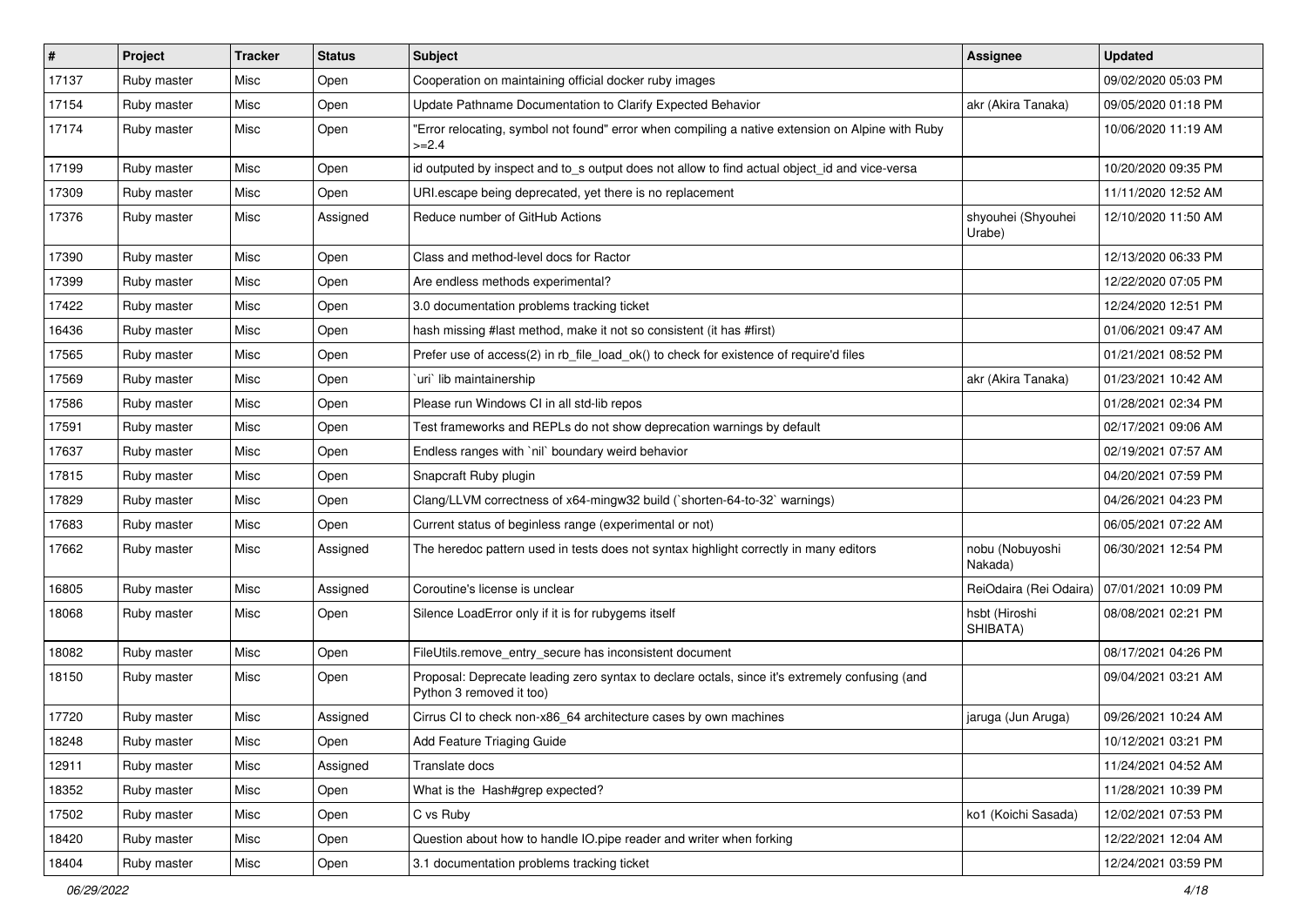| $\vert$ # | Project     | <b>Tracker</b> | <b>Status</b> | <b>Subject</b>                                                                                                             | Assignee                               | <b>Updated</b>      |
|-----------|-------------|----------------|---------------|----------------------------------------------------------------------------------------------------------------------------|----------------------------------------|---------------------|
| 16512     | Ruby master | Misc           | Assigned      | Improving `www.ruby-lang.org` reference by merging with `rubyreferences.github.io`                                         | zverok (Victor<br>Shepelev)            | 02/01/2022 12:28 PM |
| 18587     | Ruby master | Misc           | Open          | What was the reason behind Ruby choosing SipHash for Hash?                                                                 |                                        | 02/17/2022 12:02 AM |
| 18371     | Ruby master | Misc           | Assigned      | Release branches (release information in general)                                                                          | naruse (Yui NARUSE)                    | 03/23/2022 10:32 PM |
| 18725     | Ruby master | Misc           | Open          | IO#write and IO#wait_writable block for write pipe if read pipe is closed in other thread on<br>OpenBSD                    |                                        | 04/13/2022 11:20 PM |
| 18726     | Ruby master | Misc           | Open          | CI Error on c99 and c2x                                                                                                    | shyouhei (Shyouhei<br>Urabe)           | 04/19/2022 09:05 AM |
| 18761     | Ruby master | Misc           | Open          | provide an example wasm project                                                                                            | katei (Yuta Saito)                     | 05/23/2022 11:01 AM |
| 18691     | Ruby master | Misc           | Feedback      | An option to run `make rbconfig.rb` in a different directory                                                               |                                        | 06/16/2022 04:59 PM |
| 18840     | Ruby master | Misc           | Open          | Top-level #using and other methods docs                                                                                    |                                        | 06/18/2022 07:12 PM |
| 18836     | Ruby master | Misc           | Open          | DevMeeting-2022-07-21                                                                                                      |                                        | 06/21/2022 10:09 PM |
| 18834     | Ruby master | Misc           | Feedback      | Significant change in loop speeds (regressing using while loop on ARM chips)                                               |                                        | 06/23/2022 03:30 PM |
| 7981      | Ruby master | Feature        | Open          | ruby does not respect --                                                                                                   |                                        | 02/28/2013 02:49 PM |
| 8083      | Ruby master | Feature        | Assigned      | Exit status is limited to one-byte values which is invalid for Windows                                                     | cruby-windows                          | 03/14/2013 08:26 PM |
| 8184      | Ruby master | Feature        | Open          | Avoid the creation of meaningless ranges (nil, false, true)                                                                |                                        | 03/29/2013 11:16 PM |
| 8232      | Ruby master | Feature        | Open          | Rudiments of abstract algebra in Ruby                                                                                      | matz (Yukihiro<br>Matsumoto)           | 04/09/2013 01:47 AM |
| 8223      | Ruby master | Feature        | Open          | Make Matrix more omnivorous.                                                                                               | marcandre<br>(Marc-Andre<br>Lafortune) | 04/09/2013 03:42 AM |
| 8321      | Ruby master | Feature        | Open          | Ripper: I would like coordinates for keywords                                                                              |                                        | 05/10/2013 07:01 PM |
| 8404      | Ruby master | Feature        | Open          | virtual, hooked or read only global variabels for ruby only code too                                                       |                                        | 05/14/2013 09:19 PM |
| 8452      | Ruby master | Feature        | Open          | Kernel#otherwise to rewrite code like (obj    default_obj).do_smth                                                         |                                        | 05/26/2013 08:41 PM |
| 8027      | Ruby master | Feature        | Feedback      | add the possibility to raise an exception in #included, #extended, #prepended, #inherited and break<br>the calling feature |                                        | 06/02/2013 03:22 PM |
| 8269      | Ruby master | Feature        | Feedback      | stdlib: Add Find.each_file to accompany Find.find                                                                          |                                        | 06/02/2013 03:53 PM |
| 8371      | Ruby master | Feature        | Feedback      | Make some enumerators mimic arrays                                                                                         | matz (Yukihiro<br>Matsumoto)           | 06/02/2013 04:11 PM |
| 8449      | Ruby master | Feature        | Open          | Array#ary_plus always returns an array                                                                                     | nobu (Nobuyoshi<br>Nakada)             | 06/02/2013 04:23 PM |
| 8396      | Ruby master | Feature        | Feedback      | Allow easier destructuring of MatchData                                                                                    |                                        | 06/02/2013 04:53 PM |
| 8478      | Ruby master | Feature        | Open          | The hash returned by Enumerable#group_by should have an empty array for its default value                                  | matz (Yukihiro<br>Matsumoto)           | 06/04/2013 03:56 PM |
| 8494      | Ruby master | Feature        | Open          | Safe method for defensive copies. alternative to 'dup'                                                                     |                                        | 06/05/2013 04:26 PM |
| 8506      | Ruby master | Feature        | Open          | Object#iter_for / Object#to_iter                                                                                           |                                        | 06/10/2013 05:21 PM |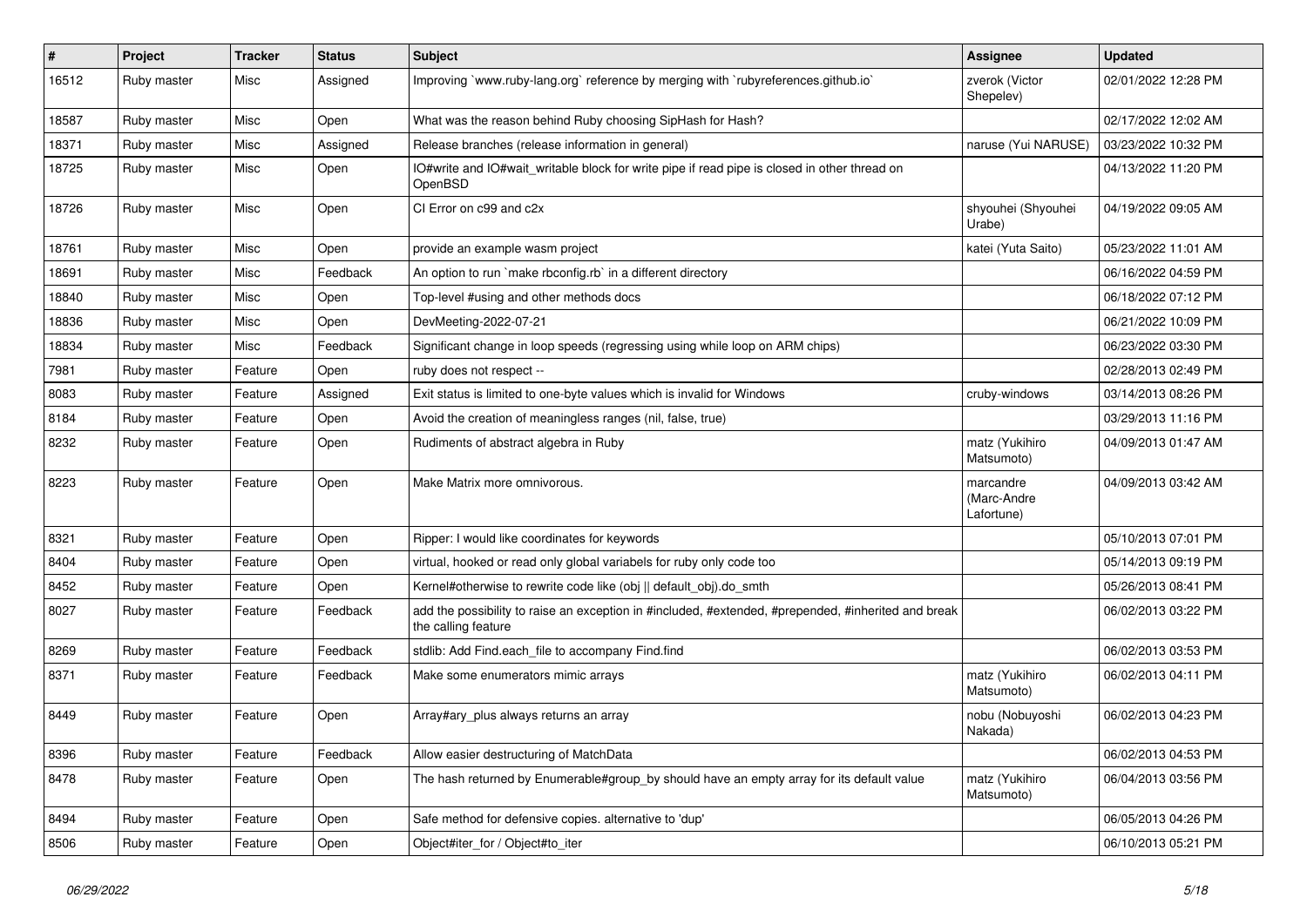| $\pmb{\#}$ | Project     | <b>Tracker</b> | <b>Status</b> | <b>Subject</b>                                                                          | <b>Assignee</b>                       | <b>Updated</b>      |
|------------|-------------|----------------|---------------|-----------------------------------------------------------------------------------------|---------------------------------------|---------------------|
| 8520       | Ruby master | Feature        | Feedback      | Distinct to_s methods for Array, Hash                                                   | matz (Yukihiro<br>Matsumoto)          | 06/14/2013 12:37 AM |
| 8422       | Ruby master | Feature        | Feedback      | add Enumerable#reverse_sort and Enumerable#reverse_sort_by                              |                                       | 06/14/2013 03:19 AM |
| 8598       | Ruby master | Feature        | Open          | Expose information whether a timezone offset has been explicitly set on DateTime object |                                       | 07/03/2013 08:27 PM |
| 8614       | Ruby master | Feature        | Open          | Object#singleton_class with a block                                                     |                                       | 07/12/2013 10:14 AM |
| 8688       | Ruby master | Feature        | Open          | #sprintf should accept strings as keys                                                  |                                       | 07/26/2013 02:33 AM |
| 8714       | Ruby master | Feature        | Open          | Non-interpolated regular expression literal                                             |                                       | 08/02/2013 08:00 PM |
| 8663       | Ruby master | Feature        | Open          | Officialy alias ArgumentError to ArgError                                               | matz (Yukihiro<br>Matsumoto)          | 08/09/2013 07:42 PM |
| 7518       | Ruby master | Feature        | Assigned      | Fiddle::Pointer#to_str and Fiddle::Pointer#to_int should be removed                     | tenderlovemaking<br>(Aaron Patterson) | 08/15/2013 04:56 AM |
| 8786       | Ruby master | Feature        | Open          | Process.clock_gettime(:realtime)                                                        |                                       | 08/15/2013 10:33 PM |
| 8765       | Ruby master | Feature        | Feedback      | Literal for symbol with interpolation                                                   |                                       | 08/19/2013 10:20 PM |
| 8827       | Ruby master | Feature        | Open          | A method that flips the receiver and the first argument                                 |                                       | 08/29/2013 05:59 AM |
| 8811       | Ruby master | Feature        | Feedback      | Counterpart to `Hash#key?` for `Array`                                                  |                                       | 09/04/2013 02:12 AM |
| 8862       | Ruby master | Feature        | Open          | getoptlong to accept user-provided commandline                                          |                                       | 09/04/2013 09:53 PM |
| 8912       | Ruby master | Feature        | Feedback      | Exception.raise                                                                         |                                       | 09/16/2013 06:23 AM |
| 8967       | Ruby master | Feature        | Open          | add uninclude and unextend method                                                       |                                       | 09/30/2013 02:18 PM |
| 8959       | Ruby master | Feature        | Assigned      | Allow top level prepend                                                                 | nobu (Nobuyoshi<br>Nakada)            | 10/16/2013 03:22 AM |
| 9070       | Ruby master | Feature        | Open          | Introduce `---` as synonym of `end` keyword                                             | matz (Yukihiro<br>Matsumoto)          | 11/02/2013 03:23 AM |
| 9095       | Ruby master | Feature        | Open          | Allow `Symbol#to_proc` to take arguments                                                |                                       | 11/10/2013 04:25 AM |
| 9111       | Ruby master | Feature        | Open          | Encoding-free String comparison                                                         |                                       | 11/21/2013 04:35 PM |
| 9099       | Ruby master | Feature        | Feedback      | Train emoji lambda operator                                                             |                                       | 11/24/2013 01:48 AM |
| 9174       | Ruby master | Feature        | Open          | value receiving block for Hash#has_key?                                                 |                                       | 11/29/2013 06:33 AM |
| 9260       | Ruby master | Feature        | Open          | make FileUtils.rm_rf raise on errors                                                    |                                       | 12/19/2013 12:27 AM |
| 8863       | Ruby master | Feature        | Feedback      | New error class: UndefinedBehaviorError                                                 |                                       | 01/11/2014 11:09 AM |
| 8168       | Ruby master | Feature        | Feedback      | Feature request: support for (single) statement lambda syntax/definition                | matz (Yukihiro<br>Matsumoto)          | 01/11/2014 11:36 AM |
| 9445       | Ruby master | Feature        | Open          | Support emitting 1.9 Symbol keyword Hash syntax when pretty printing Hashes             |                                       | 01/24/2014 06:01 AM |
| 9522       | Ruby master | Feature        | Open          | Float("NaN"), Float("Infinity")                                                         |                                       | 02/16/2014 05:36 AM |
| 9553       | Ruby master | Feature        | Open          | Make argument validation routine of a method an object                                  |                                       | 02/22/2014 07:58 AM |
| 9556       | Ruby master | Feature        | Open          | Add HTTP#get block functionality to HTTP.get                                            |                                       | 02/23/2014 05:53 AM |
| 9527       | Ruby master | Feature        | Open          | make Net::HTTP.get_print not only to \$stdout but to an IO as a parameter               |                                       | 02/23/2014 06:04 AM |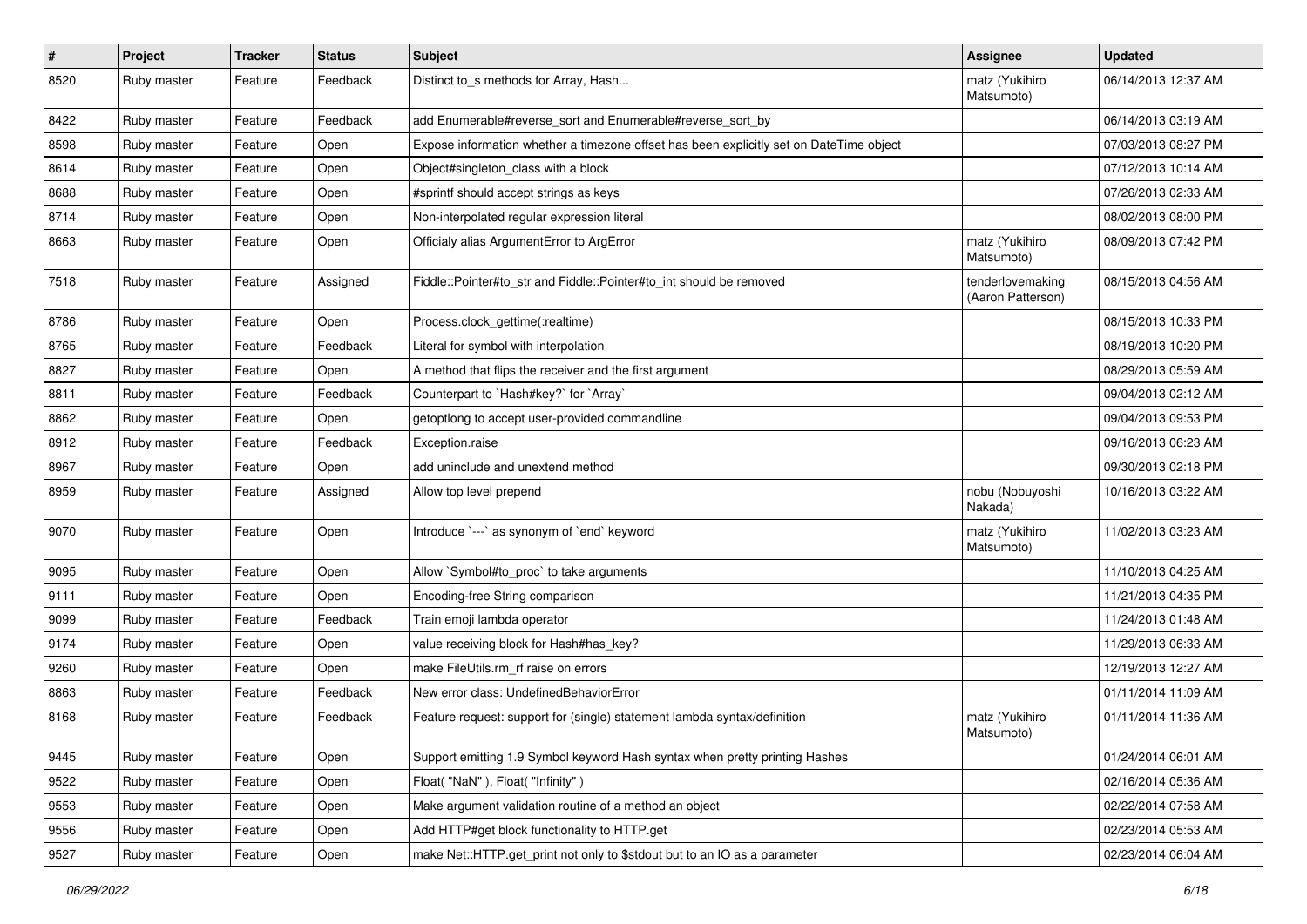| $\vert$ # | Project     | <b>Tracker</b> | <b>Status</b> | Subject                                                                  | <b>Assignee</b>              | <b>Updated</b>      |
|-----------|-------------|----------------|---------------|--------------------------------------------------------------------------|------------------------------|---------------------|
| 9552      | Ruby master | Feature        | Feedback      | Module map!                                                              |                              | 03/09/2014 05:51 AM |
| 9548      | Ruby master | Feature        | Feedback      | Module curry                                                             |                              | 03/11/2014 02:00 PM |
| 9585      | Ruby master | Feature        | Open          | Add Object#in? to make ruby easier to read                               |                              | 03/15/2014 04:49 PM |
| 9667      | Ruby master | Feature        | Open          | Optimization of FILE_and _dir                                            |                              | 03/25/2014 04:48 AM |
| 9557      | Ruby master | Feature        | Open          | Enumerator#next and Enumerator#peek with argument                        |                              | 04/11/2014 07:00 PM |
| 9755      | Ruby master | Feature        | Assigned      | Thread::Backtrace::Location#defined_class                                | ko1 (Koichi Sasada)          | 04/18/2014 09:22 AM |
| 9768      | Ruby master | Feature        | Assigned      | Method that is visible only within a certain module/class                | matz (Yukihiro<br>Matsumoto) | 04/25/2014 06:43 AM |
| 9784      | Ruby master | Feature        | Open          | Alias URI#merge to URI#join                                              |                              | 04/29/2014 05:42 AM |
| 9807      | Ruby master | Feature        | Open          | String.new with block                                                    |                              | 05/07/2014 05:54 AM |
| 9853      | Ruby master | Feature        | Open          | Please consider quoted generation of hash like in %h( foo bar bee blaa ) |                              | 05/19/2014 04:43 PM |
| 9871      | Ruby master | Feature        | Open          | load a ruby library which doesn't have extension                         |                              | 05/28/2014 10:07 AM |
| 9887      | Ruby master | Feature        | Open          | Add uninclude please                                                     |                              | 05/31/2014 01:33 PM |
| 9909      | Ruby master | Feature        | Open          | why shouldn't constant lookup check the nesting of module's name         |                              | 06/07/2014 02:18 AM |
| 9929      | Ruby master | Feature        | Open          | add with_default method to Hash                                          |                              | 06/11/2014 12:08 AM |
| 9953      | Ruby master | Feature        | Open          | set_trace_func values which could be frozen or symbols                   |                              | 06/19/2014 10:44 PM |
| 9960      | Ruby master | Feature        | Feedback      | Add support for GNU --long options                                       |                              | 06/21/2014 02:06 AM |
| 10000     | Ruby master | Feature        | Open          | format width and precision with symbol hash                              |                              | 07/01/2014 01:25 AM |
| 10018     | Ruby master | Feature        | Feedback      | Consider adding Sub-Includes as in include Foo::bar                      |                              | 07/10/2014 12:49 AM |
| 9963      | Ruby master | Feature        | Feedback      | Symbol.count                                                             |                              | 07/11/2014 06:50 AM |
| 10051     | Ruby master | Feature        | Open          | nbsp isn't remove with trim                                              |                              | 07/17/2014 08:02 AM |
| 10047     | Ruby master | Feature        | Feedback      | Proposal for failesafe requires                                          |                              | 07/17/2014 10:35 PM |
| 10065     | Ruby master | Feature        | Feedback      | Make `gem env` command output valid YAML                                 | drbrain (Eric Hodel)         | 07/20/2014 10:54 PM |
| 10040     | Ruby master | Feature        | Feedback      | '%d' and '%t' shorthands for 'Date.new(*args)' and 'Time.new(*args)'     |                              | 07/21/2014 03:42 AM |
| 9064      | Ruby master | Feature        | Feedback      | Add support for packages, like in Java                                   | matz (Yukihiro<br>Matsumoto) | 07/29/2014 02:07 AM |
| 10108     | Ruby master | Feature        | Feedback      | NameError#name and nested constants                                      |                              | 08/10/2014 04:37 AM |
| 10131     | Ruby master | Feature        | Feedback      | Greatest multiple of r not greater than x                                |                              | 08/14/2014 07:23 AM |
| 8515      | Ruby master | Feature        | Feedback      | don't allow irb to dump output for forever and ever                      |                              | 08/15/2014 09:20 PM |
| 10176     | Ruby master | Feature        | Open          | Document how to perform net/http calls in parallel                       |                              | 08/27/2014 10:46 PM |
| 10215     | Ruby master | Feature        | Open          | prohibit subclassing for classes without allocator in Ruby               |                              | 09/08/2014 07:29 AM |
| 10059     | Ruby master | Feature        | Feedback      | [PATCH and SUGGEST] 0000000000000000000000000000000                      |                              | 09/16/2014 11:54 AM |
| 10177     | Ruby master | Feature        | Open          | Hash#has_key? and Hash#has_value? should be deprecated                   |                              | 09/19/2014 06:01 PM |
| 10254     | Ruby master | Feature        | Feedback      | Array#each and Array#map for nested arrays                               |                              | 09/19/2014 07:38 PM |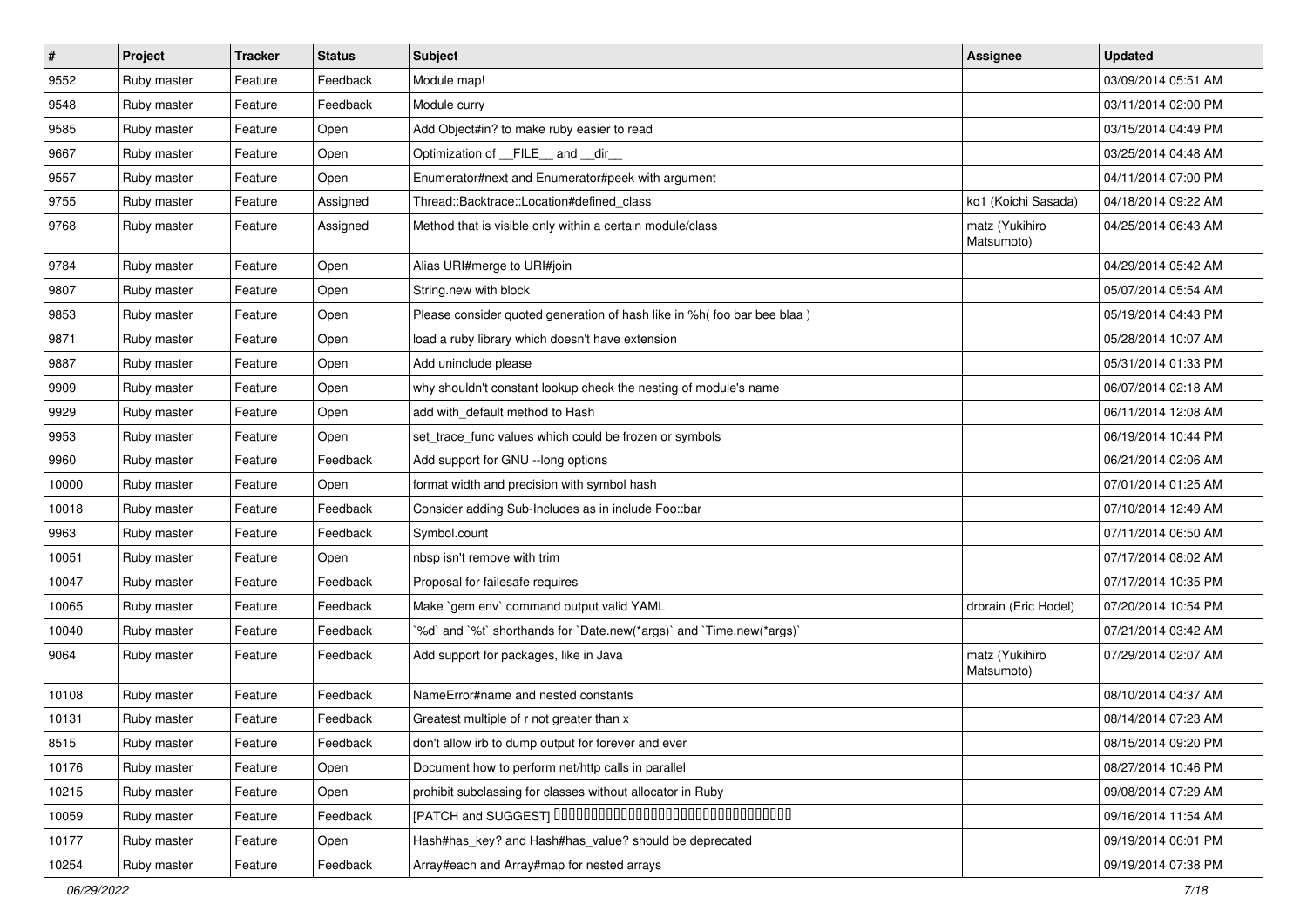| $\vert$ # | Project     | <b>Tracker</b> | <b>Status</b> | Subject                                                                                      | <b>Assignee</b>              | <b>Updated</b>      |
|-----------|-------------|----------------|---------------|----------------------------------------------------------------------------------------------|------------------------------|---------------------|
| 10270     | Ruby master | Feature        | Feedback      | Hash#insert                                                                                  |                              | 09/21/2014 01:01 PM |
| 8366      | Ruby master | Feature        | Open          | Exception.message take time to execute depending on the instance variables                   |                              | 09/22/2014 06:41 AM |
| 10305     | Ruby master | Feature        | Open          | Method for resolving all autoload statements / Add warning on autoload when used with chroot |                              | 09/29/2014 02:05 PM |
| 10308     | Ruby master | Feature        | Open          | Pipes in Ruby                                                                                |                              | 09/30/2014 11:21 PM |
| 10331     | Ruby master | Feature        | Open          | String#to_r to recognize negative denominators                                               |                              | 10/06/2014 02:44 PM |
| 10332     | Ruby master | Feature        | Open          | Rational literal for mixed fractions                                                         |                              | 10/06/2014 02:55 PM |
| 10343     | Ruby master | Feature        | Open          | Postfix notations for 'when' and 'else' inside 'case' statement                              |                              | 10/08/2014 05:25 PM |
| 10356     | Ruby master | Feature        | Feedback      | [PATCH 2/2] Remove unused internal functions                                                 |                              | 10/10/2014 05:24 AM |
| 10366     | Ruby master | Feature        | Open          | New inspection form for rational                                                             |                              | 10/11/2014 12:50 AM |
| 10381     | Ruby master | Feature        | Feedback      | Pathname#mkdir_p, Pathname#makedirs UUUU                                                     | akr (Akira Tanaka)           | 10/15/2014 04:27 AM |
| 10327     | Ruby master | Feature        | Open          | Bool/False/True module for '==='                                                             |                              | 10/15/2014 02:42 PM |
| 10404     | Ruby master | Feature        | Open          | Allow individual finalizers to be removed with ObjectSpace.undefine_finalizer                | matz (Yukihiro<br>Matsumoto) | 10/20/2014 08:14 AM |
| 10425     | Ruby master | Feature        | Open          | A predicate method to tell if a number is near another                                       |                              | 10/26/2014 01:47 AM |
| 9816      | Ruby master | Feature        | Assigned      | 00000000000000000000                                                                         | matz (Yukihiro<br>Matsumoto) | 10/28/2014 08:29 AM |
| 10391     | Ruby master | Feature        | Open          | Provide %eISO-8859-1'string \xAA literal' string literals with explicit encoding             |                              | 10/28/2014 10:27 AM |
| 10455     | Ruby master | Feature        | Open          | [PATCH 0/n] Combine interface for creating new matrix                                        |                              | 10/29/2014 10:17 PM |
| 10474     | Ruby master | Feature        | Open          | [PATCH 1/1] Refactoring math.c (Combined some macros into one macro)                         |                              | 11/10/2014 10:29 PM |
| 10228     | Ruby master | Feature        | Feedback      | Statistics module                                                                            |                              | 11/10/2014 11:01 PM |
| 10175     | Ruby master | Feature        | Open          | There's no reason to prefer Proc.new over Kernel#proc anymore                                |                              | 11/10/2014 11:07 PM |
| 10386     | Ruby master | Feature        | Open          | [PATCH 3/3] There is little possibility of using m_sqrt at complex.c                         |                              | 11/10/2014 11:10 PM |
| 10482     | Ruby master | Feature        | Feedback      | Allow ignored items to vary in `Enumerable#chunk`.                                           |                              | 11/11/2014 10:08 AM |
| 10505     | Ruby master | Feature        | Open          | [PATCH 2/n] DDDDDDDD./Object#eql? with block. (ja/en)                                        |                              | 11/13/2014 05:52 PM |
| 10426     | Ruby master | Feature        | Open          | A predicate to express congruence                                                            |                              | 11/14/2014 02:11 AM |
| 10552     | Ruby master | Feature        | Open          | [PATCH] Add Enumerable#frequencies and Enumerable#relative_frequencies                       |                              | 11/30/2014 11:56 AM |
| 8566      | Ruby master | Feature        | Open          | [PATCH] Allow to configure additional preludes                                               |                              | 12/10/2014 01:13 PM |
| 10589     | Ruby master | Feature        | Open          | [TracePoint API] Make THREAD_{BEGIN, END} events return some context information             |                              | 12/11/2014 04:27 PM |
| 10574     | Ruby master | Feature        | Open          | Add String#Ichomp and String.Ichomp!                                                         | matz (Yukihiro<br>Matsumoto) | 12/15/2014 04:34 PM |
| 10645     | Ruby master | Feature        | Open          | Consider adding support of .first to MatchData object like MatchData[0]                      |                              | 12/25/2014 06:50 AM |
| 10683     | Ruby master | Feature        | Open          | fix inconsistent behavior of Kernel. Hash()                                                  |                              | 01/02/2015 06:00 AM |
| 10663     | Ruby master | Feature        | Open          | Consider adding support for String input to File. methods                                    |                              | 01/05/2015 12:47 AM |
| 10701     | Ruby master | Feature        | Open          | Class: Array 2 New methods                                                                   |                              | 01/08/2015 07:21 AM |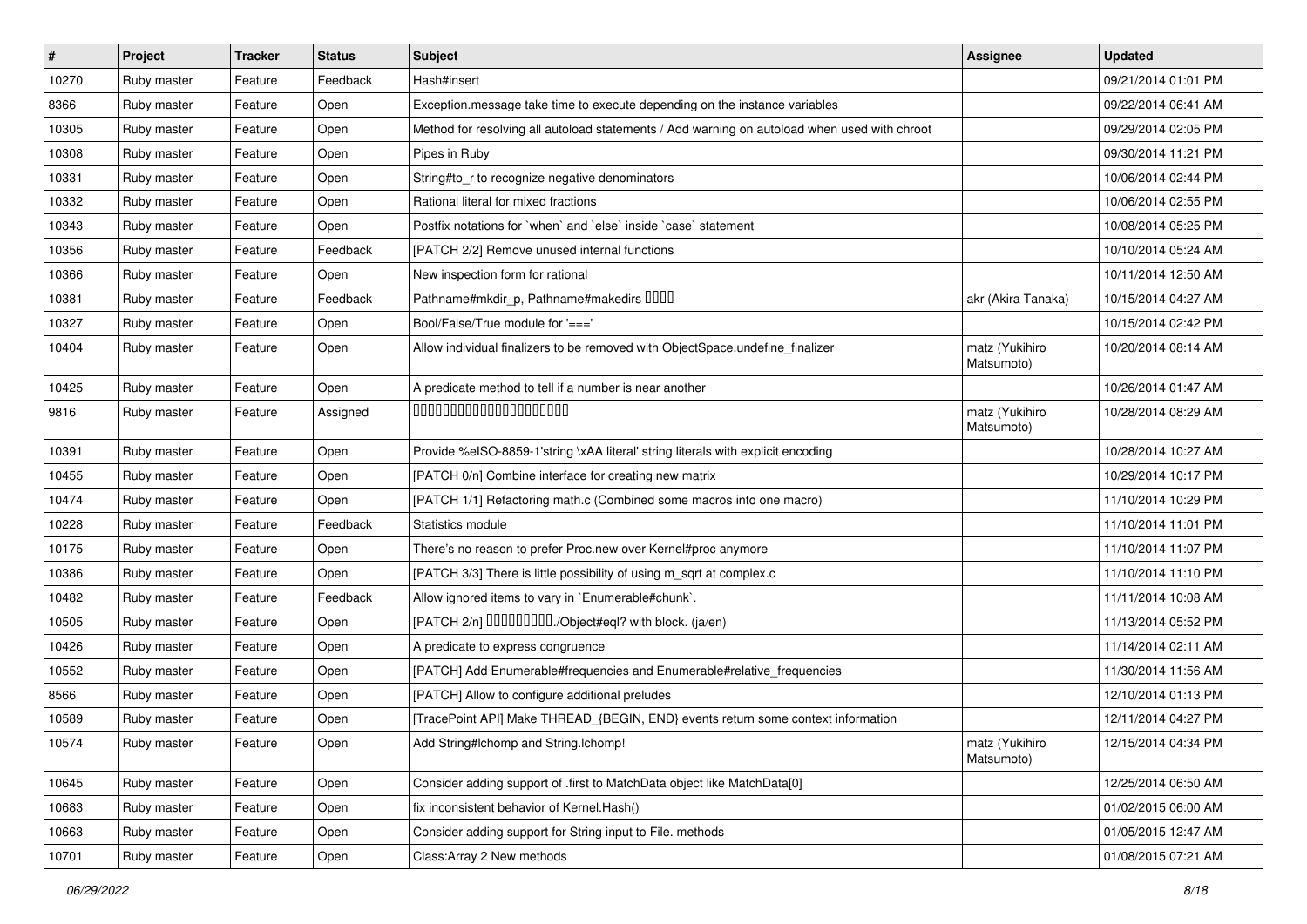| $\pmb{\#}$ | Project     | <b>Tracker</b> | <b>Status</b> | <b>Subject</b>                                                                                                          | <b>Assignee</b>              | <b>Updated</b>      |
|------------|-------------|----------------|---------------|-------------------------------------------------------------------------------------------------------------------------|------------------------------|---------------------|
| 10729      | Ruby master | Feature        | Open          | Array method to subtract in place                                                                                       |                              | 01/11/2015 02:29 PM |
| 10728      | Ruby master | Feature        | Open          | Warning for Fixnum#size to use RbConfig::SIZEOF['long']                                                                 |                              | 01/11/2015 04:23 PM |
| 10481      | Ruby master | Feature        | Assigned      | Add "if" and "unless" clauses to rescue statements                                                                      | matz (Yukihiro<br>Matsumoto) | 01/18/2015 02:46 PM |
| 10770      | Ruby master | Feature        | Open          | chr and ord behavior for ill-formed byte sequences and surrogate code points                                            |                              | 01/22/2015 10:19 AM |
| 10255      | Ruby master | Feature        | Open          | Math.log: check domain of base argument                                                                                 |                              | 01/27/2015 02:32 AM |
| 10726      | Ruby master | Feature        | Open          | [PATCH 4/4] * New methods: Set#power                                                                                    |                              | 01/28/2015 07:48 AM |
| 8564       | Ruby master | Feature        | Open          | Extend Module#attr methods                                                                                              |                              | 02/05/2015 07:39 PM |
| 10851      | Ruby master | Feature        | Open          | Introduce Regexp#fetch                                                                                                  |                              | 02/13/2015 11:15 AM |
| 10879      | Ruby master | Feature        | Open          | UnboundMethod#to proc                                                                                                   |                              | 02/21/2015 07:56 PM |
| 10869      | Ruby master | Feature        | Open          | Add support for option to pre-compile Ruby files                                                                        |                              | 02/23/2015 11:08 AM |
| 10882      | Ruby master | Feature        | Open          | Provide Levenshtein distance implementation as part of stdlib                                                           |                              | 02/26/2015 03:56 PM |
| 10844      | Ruby master | Feature        | Feedback      | TracePoint API needs an event to inform about creating/removing a new frame without calling<br>something                | ko1 (Koichi Sasada)          | 03/02/2015 06:38 PM |
| 10927      | Ruby master | Feature        | Open          | [PATCH] Add default empty string to string replacements                                                                 |                              | 03/04/2015 10:49 AM |
| 10863      | Ruby master | Feature        | Open          | allow protected class methods to be callable from instance methods                                                      |                              | 04/01/2015 06:11 PM |
| 11028      | Ruby master | Feature        | Assigned      | standalone running single file ( zipped archives of ruby code) running **without installation** using<br>"gem install " | matz (Yukihiro<br>Matsumoto) | 04/04/2015 01:44 AM |
| 10152      | Ruby master | Feature        | Open          | String#strip doesn't remove non-breaking space                                                                          |                              | 04/12/2015 07:36 PM |
| 11122      | Ruby master | Feature        | Open          | exception-free non-blocking Queue/SizedQueue operations                                                                 | matz (Yukihiro<br>Matsumoto) | 05/06/2015 08:53 PM |
| 9725       | Ruby master | Feature        | Open          | Do not inspect NameError target object unless verbose                                                                   |                              | 05/08/2015 02:18 AM |
| 11148      | Ruby master | Feature        | Open          | Add a way to require files, but not raise an exception when the file isn't found                                        |                              | 05/13/2015 05:57 PM |
| 11154      | Ruby master | Feature        | Feedback      | Postfix '!?' can use as the valid function identifier.                                                                  |                              | 05/18/2015 04:49 PM |
| 10782      | Ruby master | Feature        | Assigned      | Patch: Add constants for BigDecimal for ZERO, ONE, TEN                                                                  | mrkn (Kenta Murata)          | 05/21/2015 08:13 AM |
| 10459      | Ruby master | Feature        | Assigned      | [PATCH] rfc3339 method for Time                                                                                         | akr (Akira Tanaka)           | 05/21/2015 08:14 AM |
| 11227      | Ruby master | Feature        | Feedback      | May it be possible to add some symbols to IO.new()?                                                                     |                              | 06/06/2015 03:57 AM |
| 11087      | Ruby master | Feature        | Feedback      | Method to retrieve {local, global, instance} variables as a Hash                                                        | matz (Yukihiro<br>Matsumoto) | 06/12/2015 09:13 AM |
| 10932      | Ruby master | Feature        | Open          | Enabling allocation tracing as early as possible                                                                        | ko1 (Koichi Sasada)          | 06/13/2015 07:54 AM |
| 11292      | Ruby master | Feature        | Open          | objspace: Dump type of special consts                                                                                   | tmm1 (Aman Karmani)          | 06/22/2015 04:22 AM |
| 11299      | Ruby master | Feature        | Open          | [PATCH] use Array instead of custom struct for generic ivars                                                            | normalperson (Eric<br>Wong)  | 06/24/2015 12:38 AM |
| 11305      | Ruby master | Feature        | Open          | [ipaddr] include the IP address in question within the InvalidAddressError exception message                            |                              | 06/25/2015 04:25 AM |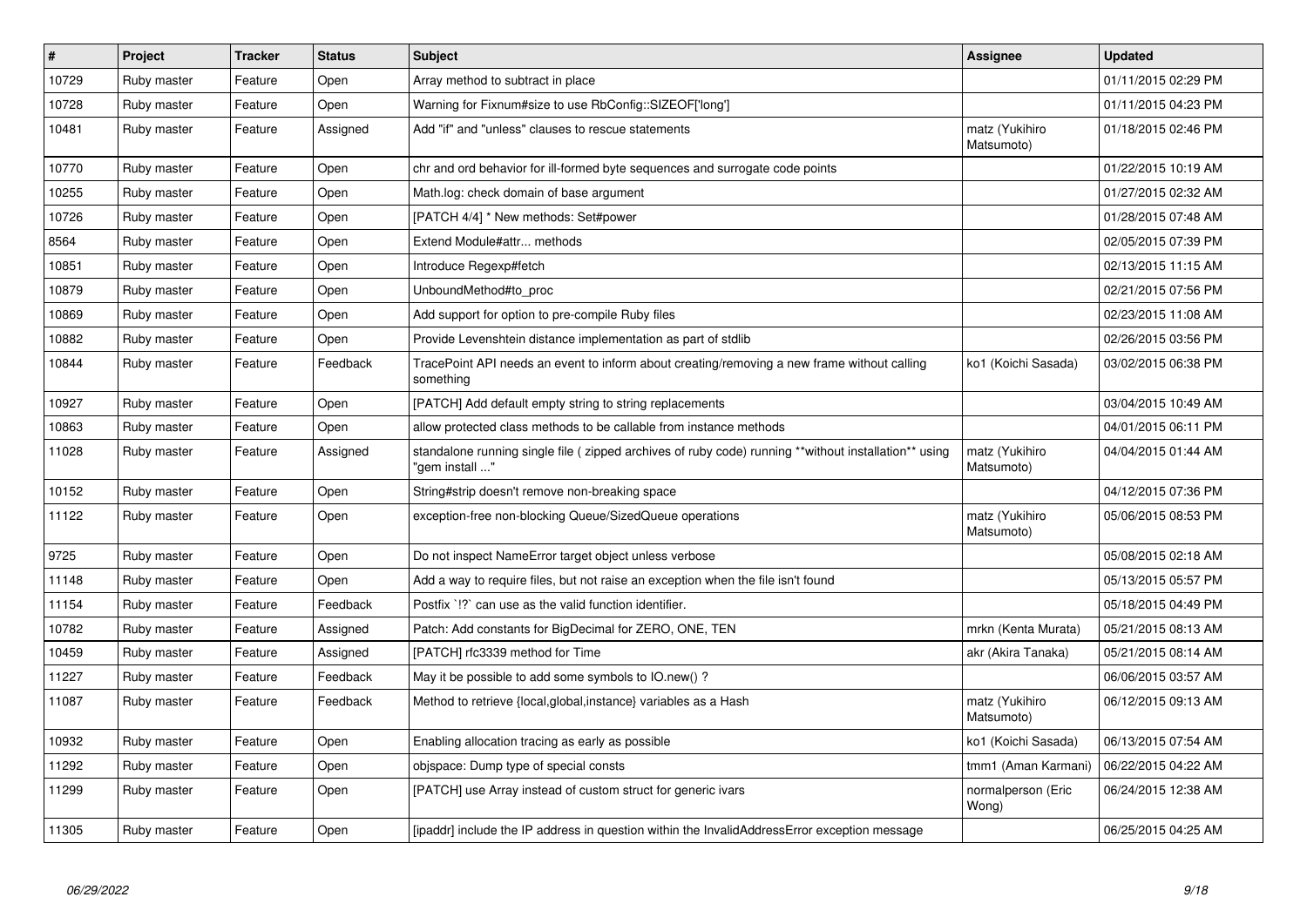| $\vert$ # | Project     | <b>Tracker</b> | <b>Status</b> | <b>Subject</b>                                                                                                                             | <b>Assignee</b>              | <b>Updated</b>      |
|-----------|-------------|----------------|---------------|--------------------------------------------------------------------------------------------------------------------------------------------|------------------------------|---------------------|
| 11307     | Ruby master | Feature        | Open          | exception-free non-blocking Queue#pop                                                                                                      | matz (Yukihiro<br>Matsumoto) | 06/25/2015 11:06 PM |
| 11315     | Ruby master | Feature        | Open          | [PATCH] Add Array#^ for parity with other set-like operations.                                                                             |                              | 06/29/2015 05:05 AM |
| 10585     | Ruby master | Feature        | Open          | struct: speedup struct.attr = $v$ for first 10 attributes and struct[:attr] for big structs                                                |                              | 06/30/2015 08:18 PM |
| 11312     | Ruby master | Feature        | Open          | Add Resolv::DNS::Resource::IN::SPF                                                                                                         | akr (Akira Tanaka)           | 07/01/2015 03:26 AM |
| 11309     | Ruby master | Feature        | Open          | Iterator over string matches                                                                                                               |                              | 07/01/2015 08:35 AM |
| 11139     | Ruby master | Feature        | Feedback      | [PATCH] socket: support accept `sock_nonblock: (true false)'                                                                               | akr (Akira Tanaka)           | 07/02/2015 01:30 AM |
| 11323     | Ruby master | Feature        | Open          | Documentation update on how uniq works / guarantee of order                                                                                |                              | 07/02/2015 03:34 AM |
| 9918      | Ruby master | Feature        | Open          | Exception#cause should be shown in output and #inspect                                                                                     |                              | 07/13/2015 02:32 PM |
| 11347     | Ruby master | Feature        | Open          | Errors with cause not reported properly to console                                                                                         |                              | 07/15/2015 04:39 PM |
| 10949     | Ruby master | Feature        | Open          | Time is WB unprotected                                                                                                                     |                              | 07/23/2015 05:55 PM |
| 10211     | Ruby master | Feature        | Feedback      | Implement Signal.current_trap(sig)                                                                                                         |                              | 08/09/2015 01:00 PM |
| 11429     | Ruby master | Feature        | Open          | Local variable assignment via regex $==$                                                                                                   |                              | 08/10/2015 11:26 PM |
| 11390     | Ruby master | Feature        | Open          | Allow symbols starting with numbers                                                                                                        | matz (Yukihiro<br>Matsumoto) | 08/14/2015 05:23 AM |
| 11446     | Ruby master | Feature        | Open          | Possible work around for the requirement to supplying arguments like this: .map(&:method,<br><arguments>)</arguments>                      |                              | 08/14/2015 04:40 PM |
| 11475     | Ruby master | Feature        | Open          | <b>AST</b> transforms                                                                                                                      |                              | 08/21/2015 11:14 AM |
| 6251      | Ruby master | Feature        | Feedback      | Magic comments for compile options                                                                                                         | matz (Yukihiro<br>Matsumoto) | 08/21/2015 11:47 PM |
| 8437      | Ruby master | Feature        | Open          | custom operators, unicode                                                                                                                  |                              | 08/30/2015 03:05 AM |
| 11348     | Ruby master | Feature        | Feedback      | TracePoint API needs events for fiber's switching                                                                                          | ko1 (Koichi Sasada)          | 09/01/2015 09:12 AM |
| 11507     | Ruby master | Feature        | Open          | Net::HTTP should use TCP_CORK or TCP_NOPUSH to avoid fragmenting packets                                                                   |                              | 09/04/2015 09:47 AM |
| 9830      | Ruby master | Feature        | Assigned      | Support for GOST private/public keys                                                                                                       |                              | 09/13/2015 03:10 AM |
| 6047      | Ruby master | Feature        | Assigned      | read_all: Grow buffer exponentially in generic case                                                                                        |                              | 09/13/2015 03:19 AM |
| 6133      | Ruby master | Feature        | Assigned      | SSLSocket <sup>[</sup> shutdown <sup>[11]</sup>                                                                                            |                              | 09/13/2015 03:22 AM |
| 10179     | Ruby master | Feature        | Open          | Net::HTTP::Get.new("https://google.com").basic_auth(user_name, password) should throw<br>exception stating the need to set use_ssl to true |                              | 09/13/2015 03:25 AM |
| 9613      | Ruby master | Feature        | Open          | Warn about unsafe ossl ciphers                                                                                                             |                              | 09/13/2015 03:27 AM |
| 10519     | Ruby master | Feature        | Open          | <b>TLS Renegotiation</b>                                                                                                                   |                              | 09/13/2015 03:29 AM |
| 5103      | Ruby master | Feature        | Feedback      | [ext/openssl] Object equality for objects based on ASN.1 structures                                                                        |                              | 09/13/2015 03:32 AM |
| 5102      | Ruby master | Feature        | Feedback      | [ext/openssl] Purpose of OpenSSL::PKCS12.new / Allow changing the password                                                                 |                              | 09/13/2015 03:33 AM |
| 11529     | Ruby master | Feature        | Feedback      | extensible % literal declarations                                                                                                          |                              | 09/17/2015 05:57 PM |
| 11518     | Ruby master | Feature        | Open          | Queue enhancement - promote! and promote_all!                                                                                              | matz (Yukihiro<br>Matsumoto) | 09/17/2015 08:40 PM |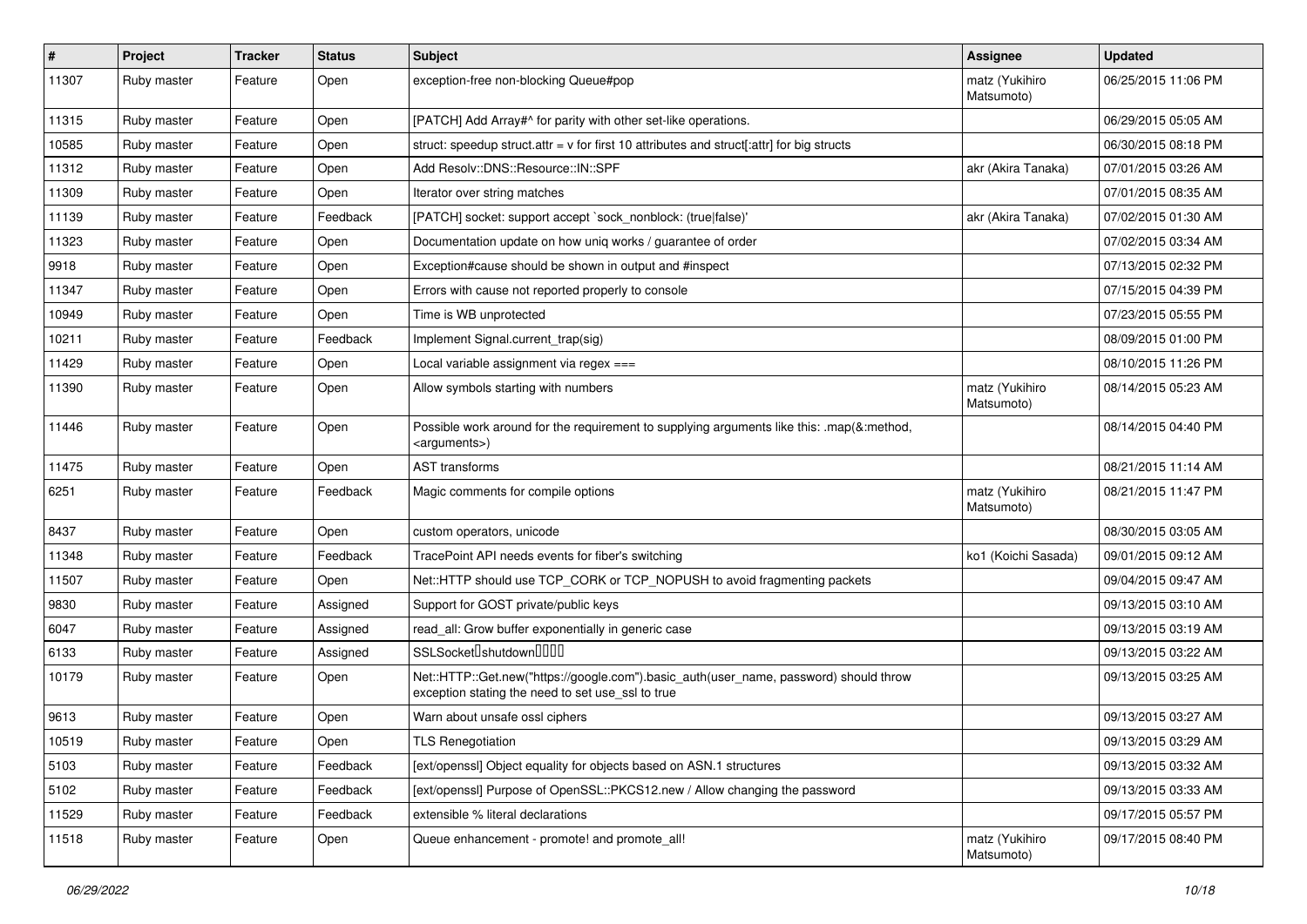| $\vert$ # | Project     | <b>Tracker</b> | <b>Status</b> | Subject                                                                                 | <b>Assignee</b>              | <b>Updated</b>      |
|-----------|-------------|----------------|---------------|-----------------------------------------------------------------------------------------|------------------------------|---------------------|
| 11517     | Ruby master | Feature        | Open          | Queue enhancement - conditional pop                                                     | matz (Yukihiro<br>Matsumoto) | 09/17/2015 09:02 PM |
| 11530     | Ruby master | Feature        | Feedback      | unicode planes                                                                          |                              | 09/21/2015 05:46 AM |
| 11577     | Ruby master | Feature        | Open          | Add encodeURIComponent compatible API for URI                                           |                              | 10/09/2015 01:40 PM |
| 11583     | Ruby master | Feature        | Open          | Add File#unlink                                                                         |                              | 10/12/2015 05:40 AM |
| 11597     | Ruby master | Feature        | Open          | Add Linux-specific setfsuid(2)/setfsgid(2)                                              |                              | 10/15/2015 10:08 PM |
| 11415     | Ruby master | Feature        | Open          | autoload with a Proc                                                                    |                              | 10/21/2015 08:38 PM |
| 10181     | Ruby master | Feature        | Open          | New method File.openat()                                                                |                              | 10/22/2015 12:12 PM |
| 11629     | Ruby master | Feature        | Open          | Implement Enhanced Mail System Status Codes (rfc1893)                                   |                              | 10/28/2015 10:38 AM |
| 11634     | Ruby master | Feature        | Open          | [PATCH] variable.c (rb_global_tbl): convert to id_table                                 |                              | 10/29/2015 08:11 PM |
| 6769      | Ruby master | Feature        | Assigned      | rbinstall.rb: install both src and batch files separetely                               | nobu (Nobuyoshi<br>Nakada)   | 10/30/2015 12:38 PM |
| 11670     | Ruby master | Feature        | Open          | Show warning to make nested def obsolete                                                | nobu (Nobuyoshi<br>Nakada)   | 11/09/2015 07:40 AM |
| 11694     | Ruby master | Feature        | Open          | Numeric#nonpositive?, nonnegative?                                                      |                              | 11/16/2015 12:56 AM |
| 11700     | Ruby master | Feature        | Open          | positive flags for reverse lookup to socket                                             |                              | 11/17/2015 02:48 AM |
| 11710     | Ruby master | Feature        | Open          | [PATCH] Replace Set#merge with Set#merge! and make Set#merge non-mutating.              | knu (Akinori MUSHA)          | 11/18/2015 07:28 PM |
| 11723     | Ruby master | Feature        | Open          | CGI library should give access to raw request body                                      |                              | 11/20/2015 07:06 PM |
| 11630     | Ruby master | Feature        | Open          | possibility to serialize Proc or Lambda                                                 |                              | 11/23/2015 01:34 PM |
| 11599     | Ruby master | Feature        | Open          | Dump entries of hash in ObjectSpace                                                     | tmm1 (Aman Karmani)          | 11/24/2015 05:52 PM |
| 10930     | Ruby master | Feature        | Feedback      | Allow splat operator to work for string interpolation                                   |                              | 12/05/2015 04:53 AM |
| 11588     | Ruby master | Feature        | Open          | Implement structured warnings                                                           |                              | 12/06/2015 08:48 PM |
| 11791     | Ruby master | Feature        | Feedback      | The literal quotes should accept more quote characters (aka more unicode characters)    |                              | 12/09/2015 12:45 AM |
| 11786     | Ruby master | Feature        | Open          | [PATCH] micro-optimize case dispatch even harder                                        |                              | 12/09/2015 09:58 AM |
| 11781     | Ruby master | Feature        | Open          | Would it be possible to alias .prepend() towards .unshift() for class Array by default? |                              | 12/09/2015 12:46 PM |
| 11796     | Ruby master | Feature        | Open          | [PATCH] Refactor reduce call get_stat()                                                 |                              | 12/09/2015 02:33 PM |
| 11690     | Ruby master | Feature        | Open          | Update Hash during multiple assignment                                                  |                              | 12/10/2015 12:26 PM |
| 8544      | Ruby master | Feature        | Open          | OpenURI should open 'file://' URIs                                                      |                              | 12/12/2015 04:30 PM |
| 11817     | Ruby master | Feature        | Open          | map.parallel                                                                            |                              | 12/15/2015 04:28 AM |
| 11824     | Ruby master | Feature        | Feedback      | Add Enumerator#to ary for added implicit behavior                                       |                              | 12/15/2015 09:48 PM |
| 10251     | Ruby master | Feature        | Open          | URI: Support wildcards (globbing) in no_proxy                                           |                              | 12/16/2015 05:22 AM |
| 8839      | Ruby master | Feature        | Assigned      | Class and module should return the class or module that was opened                      | matz (Yukihiro<br>Matsumoto) | 12/28/2015 08:36 AM |
| 11918     | Ruby master | Feature        | Feedback      | Make #finite? consistent with #nonzero?                                                 |                              | 12/29/2015 03:28 PM |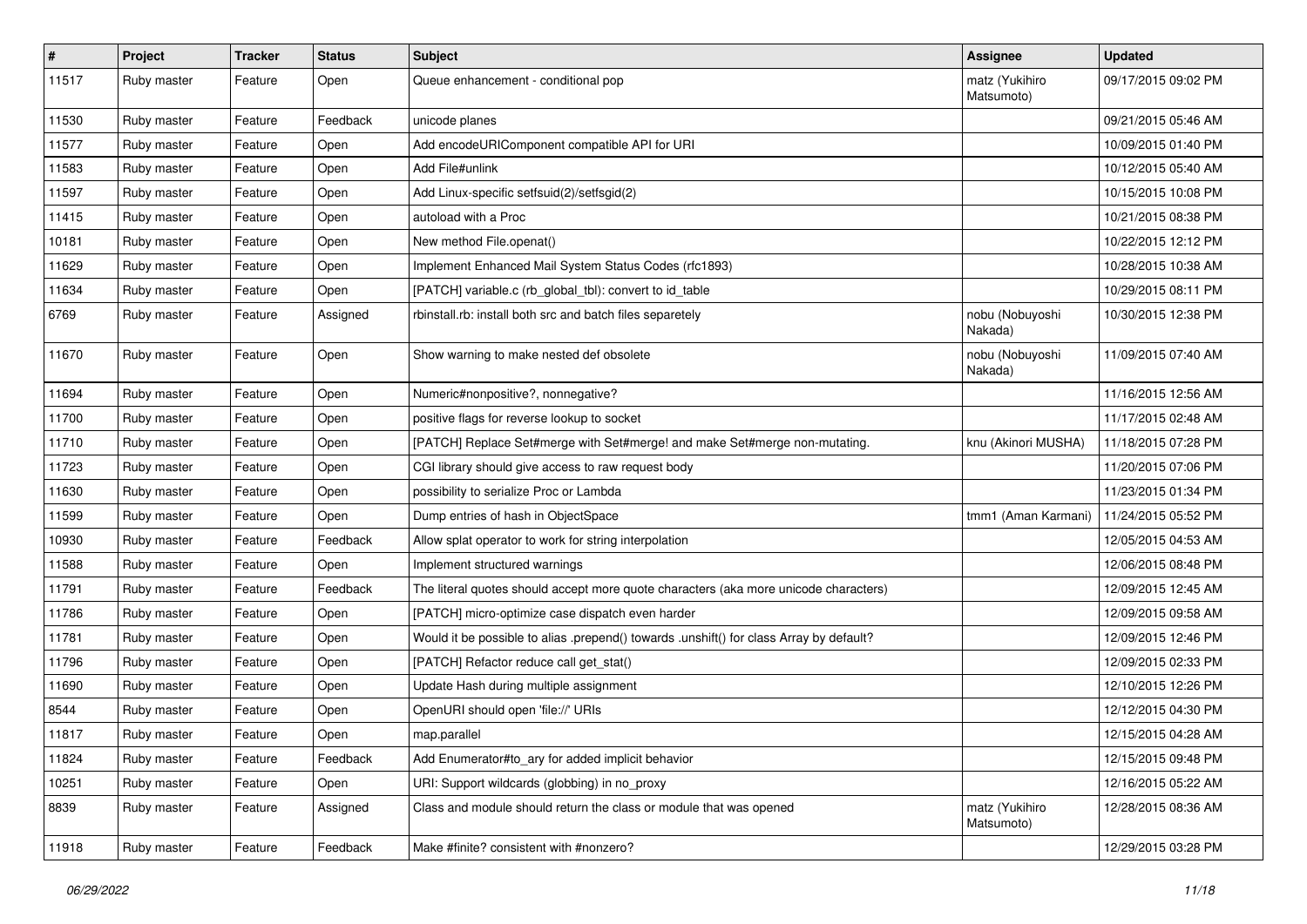| $\vert$ # | Project     | <b>Tracker</b> | <b>Status</b> | <b>Subject</b>                                                                                    | Assignee                     | <b>Updated</b>      |
|-----------|-------------|----------------|---------------|---------------------------------------------------------------------------------------------------|------------------------------|---------------------|
| 10168     | Ruby master | Feature        | Open          | Native Object#inspect method should single quote strings that don't need to be double quoted      |                              | 01/01/2016 08:27 PM |
| 11911     | Ruby master | Feature        | Feedback      | Immutable method definitions and/or static dispatch                                               |                              | 01/03/2016 07:04 AM |
| 11939     | Ruby master | Feature        | Open          | Syntax sugar to apply a method replace a variable                                                 |                              | 01/04/2016 09:49 AM |
| 11987     | Ruby master | Feature        | Open          | daemons can't show the backtrace of rb_bug                                                        |                              | 01/13/2016 10:58 AM |
| 11550     | Ruby master | Feature        | Open          | Current behaviour of super() is dangerous in the presence of more than one included modules.      |                              | 01/20/2016 08:44 AM |
| 12006     | Ruby master | Feature        | Open          | return IO object from IO#print, IO#puts, IO#close_read, IO#close_write,                           |                              | 01/21/2016 12:42 PM |
| 3356      | Ruby master | Feature        | Feedback      | Add GetShortPathName to ruby                                                                      | usa (Usaku<br>NAKAMURA)      | 01/21/2016 02:27 PM |
| 11100     | Ruby master | Feature        | Open          | Permit multiple captures with String[Regexp, ]                                                    |                              | 01/24/2016 08:42 AM |
| 12017     | Ruby master | Feature        | Open          | [PATCH] dedupe string keys from Marshal.load                                                      |                              | 01/25/2016 09:02 AM |
| 11181     | Ruby master | Feature        | Open          | Add a line directive to Ruby                                                                      | matz (Yukihiro<br>Matsumoto) | 01/26/2016 02:04 AM |
| 12023     | Ruby master | Feature        | Open          | Allow ivars to be used as method arguments                                                        |                              | 01/27/2016 09:58 AM |
| 10658     | Ruby master | Feature        | Open          | ThreadGroup local variables                                                                       |                              | 01/28/2016 07:20 AM |
| 11917     | Ruby master | Feature        | Open          | Add Range#length as an alias for size                                                             |                              | 01/30/2016 07:01 AM |
| 12042     | Ruby master | Feature        | Feedback      | A better interface that returns a list of local variables available where the exception is raised |                              | 02/03/2016 05:10 AM |
| 12059     | Ruby master | Feature        | Open          | `Array#single?`, `Hash#single?`                                                                   |                              | 02/10/2016 04:02 AM |
| 12041     | Ruby master | Feature        | Open          | Change the initializer of NameError to take a receiver as the third argument                      |                              | 02/12/2016 05:37 AM |
| 12064     | Ruby master | Feature        | Open          | Make creation of enc/unicode/casefold.h automatic again                                           | nobu (Nobuyoshi<br>Nakada)   | 02/12/2016 06:13 AM |
| 10793     | Ruby master | Feature        | Open          | Infrastructure/Release-Management: Sign releases                                                  |                              | 02/12/2016 09:20 PM |
| 12034     | Ruby master | Feature        | Open          | RegExp does not respect file encoding directive                                                   |                              | 02/13/2016 06:41 PM |
| 12083     | Ruby master | Feature        | Open          | \$_ and \$~ by Binding#local_variable_{get,set}                                                   |                              | 02/18/2016 04:35 AM |
| 11361     | Ruby master | Feature        | Open          | proposal for easy method to nil-guard for generated variable name.                                |                              | 02/21/2016 12:01 PM |
| 12114     | Ruby master | Feature        | Open          | \$VERBOSE = true is being ignored                                                                 |                              | 02/26/2016 02:00 PM |
| 12113     | Ruby master | Feature        | Open          | Global method inside Delegator causes NameError                                                   |                              | 03/01/2016 01:58 AM |
| 12110     | Ruby master | Feature        | Open          | Create a method to avoid vacuous truth?                                                           |                              | 03/12/2016 08:01 AM |
| 12165     | Ruby master | Feature        | Open          | Hash#first, Hash#last                                                                             |                              | 03/12/2016 10:55 AM |
| 12141     | Ruby master | Feature        | Open          | send and __send_                                                                                  |                              | 03/14/2016 01:32 AM |
| 12129     | Ruby master | Feature        | Open          | syntactic sugar for dynamic method dispatch `object expression: method name expression(1, 2)`     |                              | 03/14/2016 01:35 AM |
| 12134     | Ruby master | Feature        | Open          | Comparison between 'true' and 'false'                                                             |                              | 03/15/2016 12:41 PM |
| 12173     | Ruby master | Feature        | Open          | Time#till now`                                                                                    |                              | 03/16/2016 10:19 AM |
| 12094     | Ruby master | Feature        | Open          | parameterized property assignment: $o.prop(arg) = 1$                                              |                              | 03/17/2016 07:05 AM |
| 11997     | Ruby master | Feature        | Feedback      | A method to read a file with interpolations                                                       |                              | 03/17/2016 01:13 PM |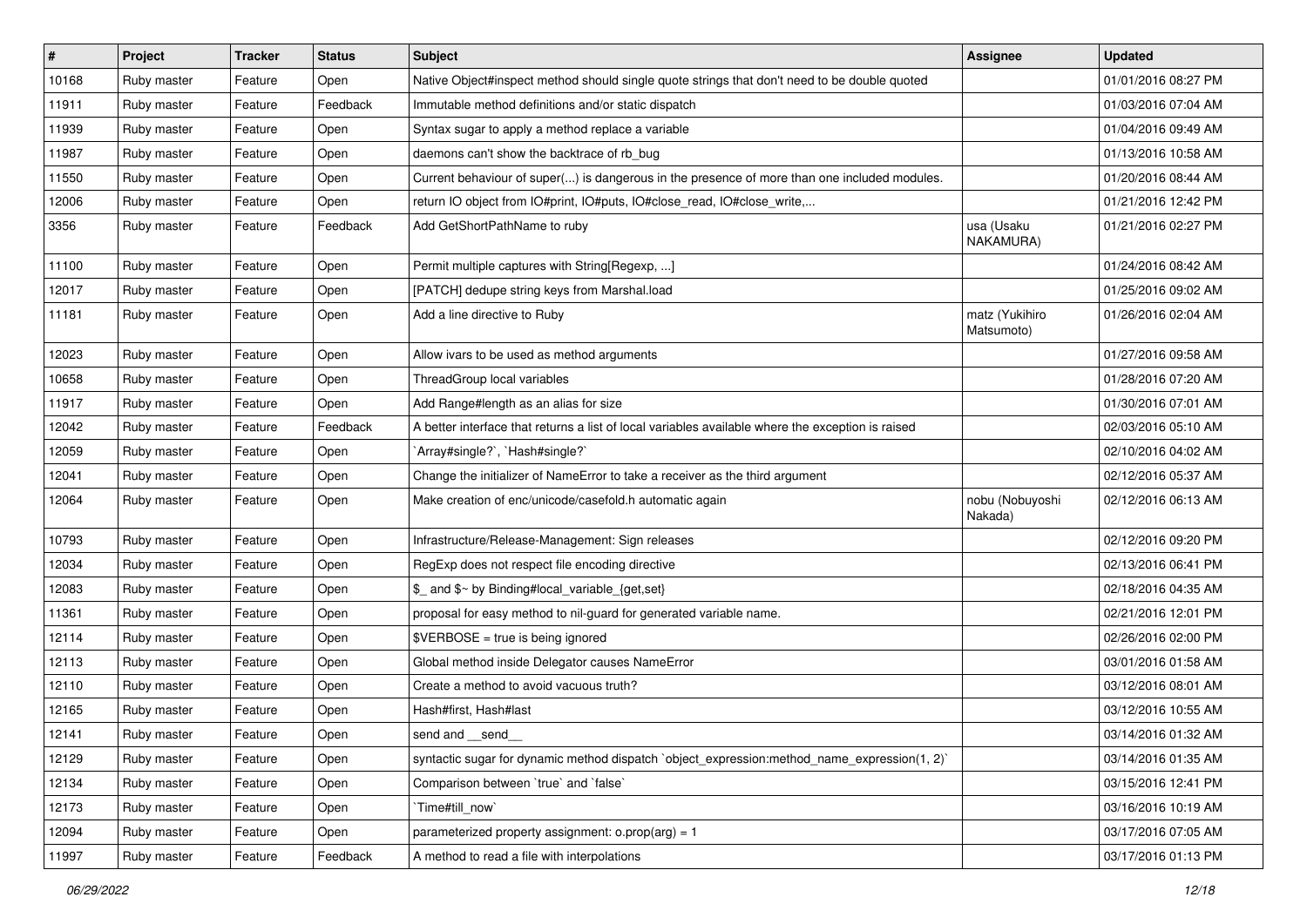| $\vert$ # | Project     | <b>Tracker</b> | <b>Status</b> | Subject                                                                                                                                     | Assignee                     | <b>Updated</b>      |
|-----------|-------------|----------------|---------------|---------------------------------------------------------------------------------------------------------------------------------------------|------------------------------|---------------------|
| 12116     | Ruby master | Feature        | Open          | Fixnum#divmod`, `Bignum#divmod` with multiple arguments                                                                                     |                              | 03/21/2016 02:00 PM |
| 12214     | Ruby master | Feature        | Open          | Inconsistent behaviour and lack of warnings/errors when referencing duplicated _variables                                                   |                              | 03/24/2016 04:58 PM |
| 12211     | Ruby master | Feature        | Open          | introduce Date#first of month and Date#last of month                                                                                        |                              | 03/26/2016 12:58 AM |
| 12247     | Ruby master | Feature        | Open          | accept multiple arguments at Array#delete                                                                                                   |                              | 04/04/2016 10:16 PM |
| 12262     | Ruby master | Feature        | Open          | Anti-loop                                                                                                                                   |                              | 04/09/2016 05:30 AM |
| 12272     | Ruby master | Feature        | Open          | Accepting HTML entity name in string literal                                                                                                |                              | 04/13/2016 05:16 AM |
| 12080     | Ruby master | Feature        | Open          | Enumerable#first, Array#last with block                                                                                                     |                              | 04/20/2016 03:51 AM |
| 12304     | Ruby master | Feature        | Feedback      | String#split with a block                                                                                                                   |                              | 04/21/2016 12:29 AM |
| 11868     | Ruby master | Feature        | Open          | Proposal for RubyVM::InstructionSequence.compile to return an object containing the syntax error<br>information currently written to STDERR |                              | 04/21/2016 05:49 AM |
| 8206      | Ruby master | Feature        | Open          | Should Ruby core implement String#blank?                                                                                                    |                              | 04/28/2016 02:05 PM |
| 12226     | Ruby master | Feature        | Open          | Dir.home with valid named user raises ArgumentError on Windows                                                                              |                              | 05/08/2016 10:06 AM |
| 12378     | Ruby master | Feature        | Open          | arbitrary size Random.new_seed                                                                                                              |                              | 05/13/2016 04:44 PM |
| 12380     | Ruby master | Feature        | Open          | Struct as a subclass of `Class`                                                                                                             |                              | 05/14/2016 08:28 AM |
| 12242     | Ruby master | Feature        | Feedback      | Is it worth adding collision probability of SecureRandom functions in RubyDoc?                                                              |                              | 05/15/2016 07:56 AM |
| 12244     | Ruby master | Feature        | Open          | Add a way to 'integer - integer % num'                                                                                                      | matz (Yukihiro<br>Matsumoto) | 05/17/2016 06:05 AM |
| 11923     | Ruby master | Feature        | Open          | Put Struct accessors into separate module to allow redefining them in Struct.new's block                                                    |                              | 05/17/2016 06:37 AM |
| 12077     | Ruby master | Feature        | Open          | Consolidate SSLSocket interface with TCPSocket                                                                                              |                              | 05/17/2016 06:37 AM |
| 12357     | Ruby master | Feature        | Feedback      | Random#initialize with a String                                                                                                             |                              | 05/17/2016 05:20 PM |
| 6739      | Ruby master | Feature        | Feedback      | One-line rescue statement should support specifying an exception class                                                                      | matz (Yukihiro<br>Matsumoto) | 05/18/2016 12:42 AM |
| 7314      | Ruby master | Feature        | Assigned      | Convert Proc to Lambda doesn't work in MRI                                                                                                  | matz (Yukihiro<br>Matsumoto) | 05/21/2016 09:15 AM |
| 12263     | Ruby master | Feature        | Feedback      | Feature request: &&. operator (shorthand for foo && foo.method)                                                                             |                              | 05/22/2016 06:03 AM |
| 12403     | Ruby master | Feature        | Open          | Optimise Regexp#match?                                                                                                                      |                              | 05/24/2016 05:54 AM |
| 3001      | Ruby master | Feature        | Feedback      | Ruby stdlib: Benchmark::Tms #memberwise drops labels                                                                                        |                              | 05/24/2016 01:42 PM |
| 12435     | Ruby master | Feature        | Open          | Using connect_nonblock to open TCP connections in Net::HTTP#connect                                                                         |                              | 06/06/2016 12:42 AM |
| 12459     | Ruby master | Feature        | Feedback      | Add type coercion option to ARGV getopts arguements.                                                                                        |                              | 06/06/2016 08:37 AM |
| 12281     | Ruby master | Feature        | Assigned      | Allow lexically scoped use of refinements with `using {}` block syntax                                                                      | shugo (Shugo Maeda)          | 06/13/2016 07:44 AM |
| 12482     | Ruby master | Feature        | Open          | ArgumentError.new(nil) should give a better description                                                                                     |                              | 06/16/2016 04:18 AM |
| 11735     | Ruby master | Feature        | Open          | Porting String#squish and String#squish! from Ruby on Rails' Active Support                                                                 | matz (Yukihiro<br>Matsumoto) | 06/24/2016 08:02 AM |
| 12350     | Ruby master | Feature        | Open          | Introduce Array#find! that raises an error if element not found                                                                             |                              | 07/19/2016 06:20 AM |
| 12481     | Ruby master | Feature        | Feedback      | Add Array#view to allow opt-in copy-on-write sharing of Array contents                                                                      |                              | 07/19/2016 09:08 AM |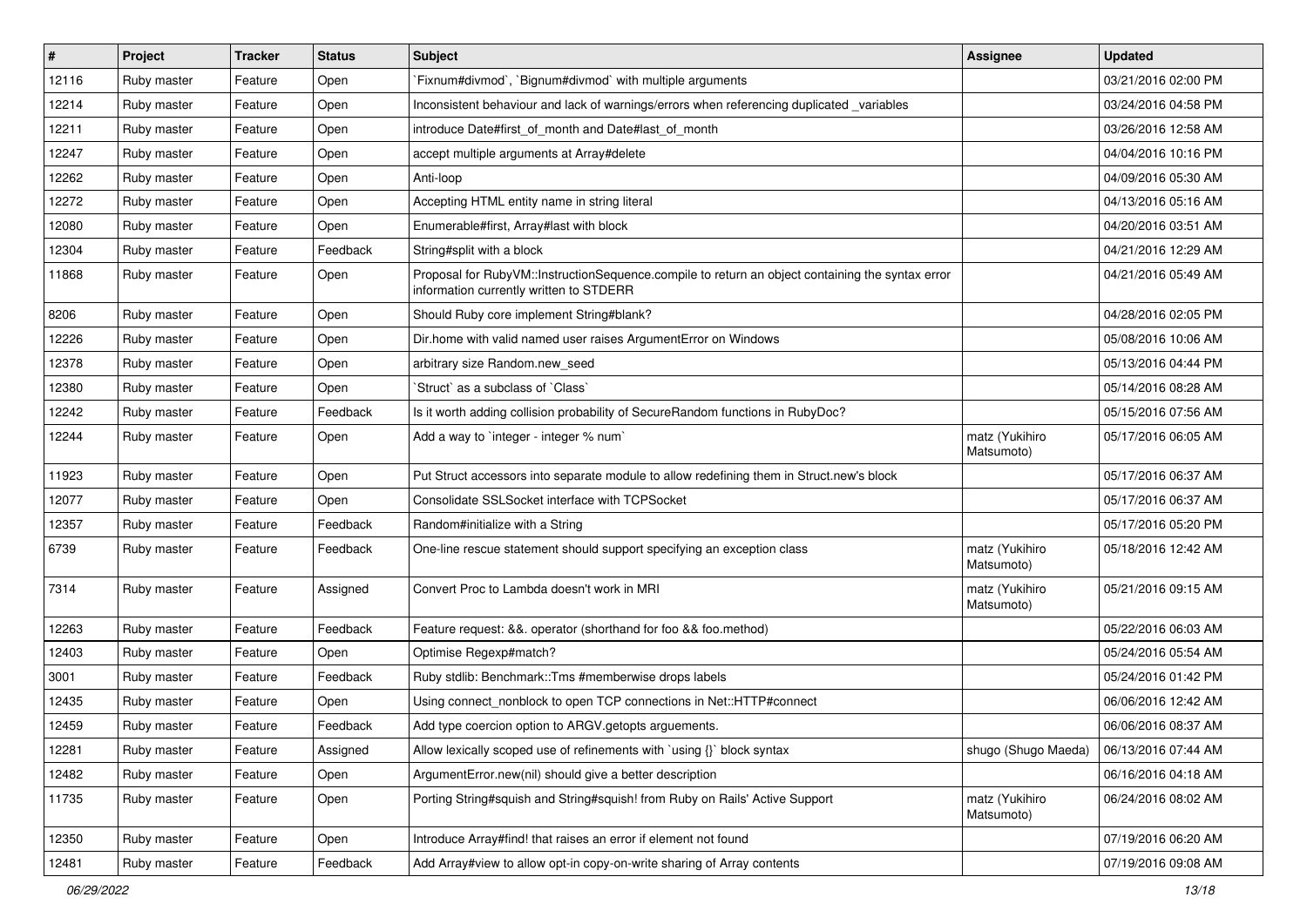| $\vert$ # | Project     | <b>Tracker</b> | <b>Status</b> | <b>Subject</b>                                                                                                       | Assignee                               | <b>Updated</b>      |
|-----------|-------------|----------------|---------------|----------------------------------------------------------------------------------------------------------------------|----------------------------------------|---------------------|
| 12334     | Ruby master | Feature        | Open          | Final/Readonly Support for Fields / Instance Variables                                                               |                                        | 07/20/2016 01:49 AM |
| 12455     | Ruby master | Feature        | Open          | Add a way for class String to determine whether it has only numbers / digits or not                                  |                                        | 07/20/2016 03:13 AM |
| 6265      | Ruby master | Feature        | Assigned      | Remove 'useless' 'concatenation' syntax                                                                              | naruse (Yui NARUSE)                    | 08/10/2016 02:36 AM |
| 12497     | Ruby master | Feature        | Assigned      | GMP version of divmod may be slower                                                                                  | akr (Akira Tanaka)                     | 08/10/2016 03:11 AM |
| 12586     | Ruby master | Feature        | Open          | Hash#sample                                                                                                          |                                        | 08/10/2016 04:08 AM |
| 12625     | Ruby master | Feature        | Open          | TypeError.assert, ArgumentError.assert                                                                               |                                        | 08/10/2016 04:36 AM |
| 8365      | Ruby master | Feature        | Feedback      | Make variables objects                                                                                               | matz (Yukihiro<br>Matsumoto)           | 08/19/2016 07:21 PM |
| 6842      | Ruby master | Feature        | Assigned      | Add Optional Arguments to String#strip                                                                               | matz (Yukihiro<br>Matsumoto)           | 08/24/2016 05:50 AM |
| 12317     | Ruby master | Feature        | Open          | Name space of a module                                                                                               |                                        | 09/04/2016 04:59 PM |
| 12653     | Ruby master | Feature        | Assigned      | Use wide WinAPI for rb_w32_getcwd                                                                                    | usa (Usaku<br>NAKAMURA)                | 09/12/2016 06:35 AM |
| 12755     | Ruby master | Feature        | Open          | optimize instruction sequence                                                                                        |                                        | 09/12/2016 07:05 AM |
| 12744     | Ruby master | Feature        | Feedback      | Add str.reverse_each_char and str.reverse_chars                                                                      |                                        | 09/16/2016 10:41 AM |
| 12138     | Ruby master | Feature        | Feedback      | Support `Kernel#load_with_env(filename, cbase: SomeMod, cref: someMod, binding: SomeMod) #<br>$\Rightarrow$ obj      |                                        | 09/29/2016 11:44 PM |
| 12817     | Ruby master | Feature        | Open          | Consider adding method .sample() on class Hash (if this was not yet proposed)                                        |                                        | 10/11/2016 12:57 AM |
| 9704      | Ruby master | Feature        | Open          | Refinements as files instead of modules                                                                              | matz (Yukihiro<br>Matsumoto)           | 10/11/2016 06:36 PM |
| 12843     | Ruby master | Feature        | Open          | Proposal to add a new method to class File in order to determine the name of the file without any<br>suffix          |                                        | 10/17/2016 08:56 AM |
| 12848     | Ruby master | Feature        | Assigned      | Crazy idea: Allow regex definition for methods (Do not take it seriously please)                                     |                                        | 10/18/2016 12:17 AM |
| 12858     | Ruby master | Feature        | Open          | Supporting batch-requiring of files in ruby                                                                          |                                        | 10/23/2016 08:05 AM |
| 12869     | Ruby master | Feature        | Open          | open-uri's open rejects `BOM' in encoding                                                                            |                                        | 10/25/2016 05:06 AM |
| 11428     | Ruby master | Feature        | Open          | system/exec/etc. should to_s their argument to restore Pathname functionality as it was in 1.8                       |                                        | 11/06/2016 02:17 AM |
| 11665     | Ruby master | Feature        | Open          | Support nested functions for better code organization                                                                |                                        | 11/16/2016 03:06 PM |
| 12676     | Ruby master | Feature        | Assigned      | Significant performance increase, and code conciseness, for prime_division method in prime.rb                        | marcandre<br>(Marc-Andre<br>Lafortune) | 11/18/2016 03:46 PM |
| 4147      | Ruby master | Feature        | Feedback      | Array#sample 00000000                                                                                                |                                        | 11/21/2016 04:59 AM |
| 12964     | Ruby master | Feature        | Feedback      | Add sub? and gsub? method to string class.                                                                           |                                        | 11/22/2016 10:13 AM |
| 12715     | Ruby master | Feature        | Feedback      | Allow ruby hackers to omit having to specify class or module mandatory, if they know exactly what<br>they want to do |                                        | 11/25/2016 09:01 AM |
| 8960      | Ruby master | Feature        | Assigned      | Add Exception#backtrace_locations                                                                                    | ko1 (Koichi Sasada)                    | 11/25/2016 02:15 PM |
| 13006     | Ruby master | Feature        | Open          | backtrace of thread killer                                                                                           |                                        | 12/06/2016 01:11 AM |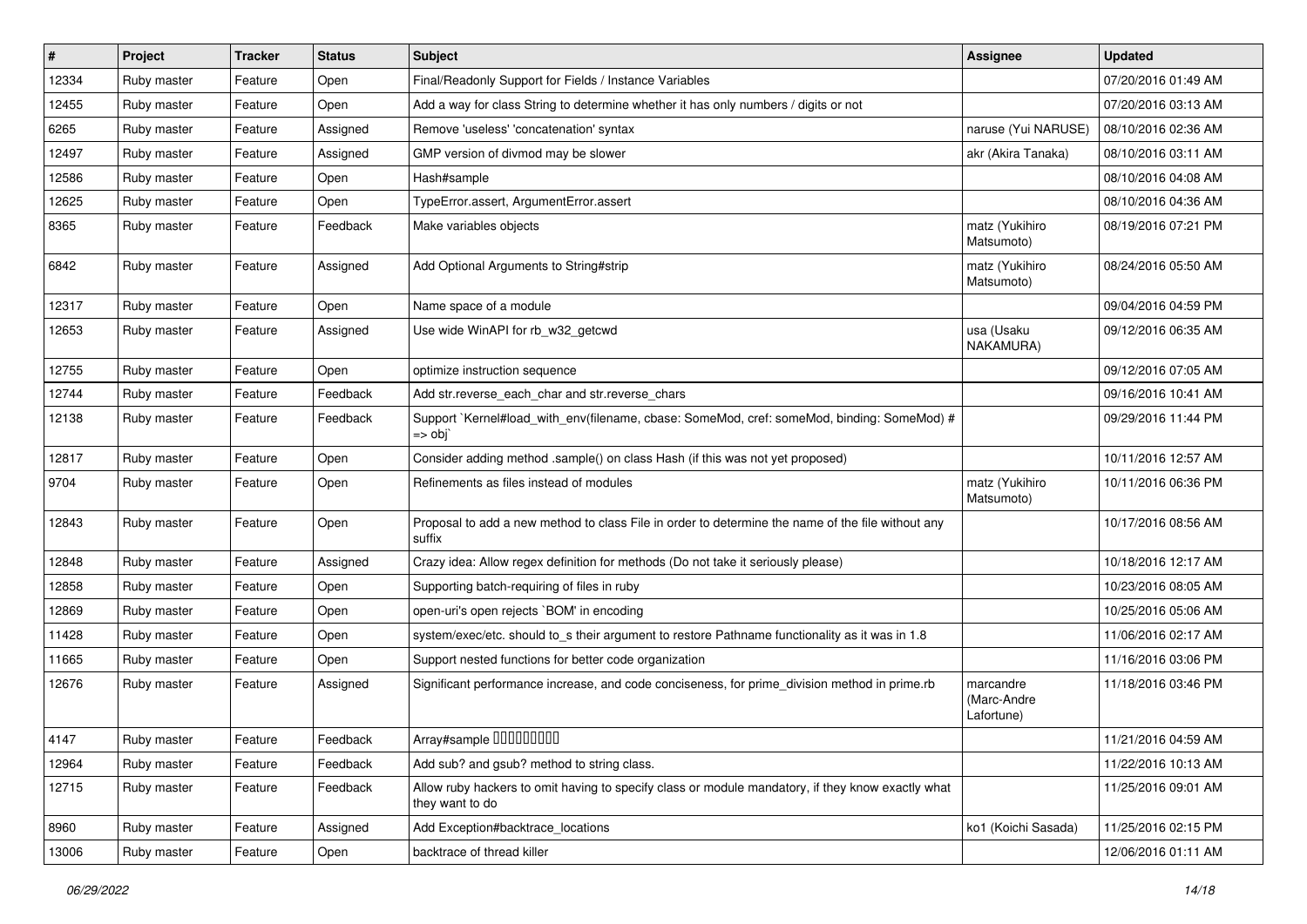| $\sharp$ | Project     | <b>Tracker</b> | <b>Status</b> | <b>Subject</b>                                                                                          | <b>Assignee</b>              | <b>Updated</b>      |
|----------|-------------|----------------|---------------|---------------------------------------------------------------------------------------------------------|------------------------------|---------------------|
| 12813    | Ruby master | Feature        | Assigned      | Calling chunk_while, slice_after, slice_before, slice_when with no block                                | matz (Yukihiro<br>Matsumoto) | 12/06/2016 12:58 PM |
| 13025    | Ruby master | Feature        | Feedback      | String equality operator does not perform implicit conversion                                           |                              | 12/12/2016 07:18 AM |
| 12861    | Ruby master | Feature        | Feedback      | super in a block can be either lexically or dynamically scoped depending on how the block is<br>invoked | matz (Yukihiro<br>Matsumoto) | 12/21/2016 05:20 PM |
| 13108    | Ruby master | Feature        | Open          | [Doc Request] Explicitly document Range#sum                                                             |                              | 01/05/2017 11:50 PM |
| 13103    | Ruby master | Feature        | Open          | [PATCH] random.c: use "__NR_" syscall prefix on Linux (instead of "SYS_")                               |                              | 01/11/2017 10:51 PM |
| 13048    | Ruby master | Feature        | Open          | Better way to do Regexp.new(Regexp.escape("some string"))                                               |                              | 01/20/2017 04:01 AM |
| 12969    | Ruby master | Feature        | Open          | Allow optional parameter in String#strip and related                                                    |                              | 01/20/2017 08:19 AM |
| 12957    | Ruby master | Feature        | Feedback      | A more OO way to create lambda Procs                                                                    |                              | 01/24/2017 08:43 PM |
| 13174    | Ruby master | Feature        | Open          | Smaller id table on 64bit platform                                                                      |                              | 01/31/2017 02:05 PM |
| 13207    | Ruby master | Feature        | Feedback      | Allow keyword local variable names like `class` or `for`                                                |                              | 02/13/2017 06:22 AM |
| 13047    | Ruby master | Feature        | Assigned      | Use String literal instead of `String#+` for multiline pretty-printing of multiline strings             | akr (Akira Tanaka)           | 02/22/2017 07:09 AM |
| 13240    | Ruby master | Feature        | Open          | Change Unicode property implementation in Onigmo from inversion lists to direct lookup                  |                              | 02/22/2017 08:01 AM |
| 13026    | Ruby master | Feature        | Open          | Public singleton methods                                                                                |                              | 02/22/2017 06:53 PM |
| 12790    | Ruby master | Feature        | Open          | Better inspect for stdlib classes                                                                       |                              | 02/27/2017 08:36 PM |
| 13259    | Ruby master | Feature        | Open          | Kernel#Date                                                                                             |                              | 02/28/2017 12:09 PM |
| 12735    | Ruby master | Feature        | Feedback      | TCP Server documentation improvement                                                                    | zzak (Zachary Scott)         | 03/01/2017 08:42 PM |
| 13290    | Ruby master | Feature        | Feedback      | A method to use a hash like in a case construction                                                      |                              | 03/13/2017 07:28 AM |
| 13314    | Ruby master | Feature        | Open          | $dig =$                                                                                                 |                              | 03/14/2017 12:55 PM |
| 13095    | Ruby master | Feature        | Open          | [PATCH] io.c (rb f syscall): remove deprecation notice                                                  |                              | 03/26/2017 06:21 AM |
| 13388    | Ruby master | Feature        | Assigned      | gc.c: Add GC.get_parameters and .set_parameters                                                         | ko1 (Koichi Sasada)          | 03/30/2017 10:52 AM |
| 13166    | Ruby master | Feature        | Feedback      | Feature Request: Byte Arrays for Ruby 3                                                                 |                              | 03/31/2017 08:04 AM |
| 13263    | Ruby master | Feature        | Open          | Add companion integer nth-root method to recent Integer#isqrt                                           |                              | 04/05/2017 12:49 AM |
| 13252    | Ruby master | Feature        | Assigned      | C API for creating strings without copying                                                              | ko1 (Koichi Sasada)          | 04/17/2017 07:22 AM |
| 12573    | Ruby master | Feature        | Open          | Introduce a straightforward way to discover whether a process is running                                |                              | 04/19/2017 12:05 PM |
| 9116     | Ruby master | Feature        | Open          | String#rsplit missing                                                                                   |                              | 04/27/2017 10:00 AM |
| 13211    | Ruby master | Feature        | Open          | Hash#delete taking a splat                                                                              |                              | 04/29/2017 08:41 PM |
| 13559    | Ruby master | Feature        | Feedback      | Change implementation of Feature #6721                                                                  |                              | 05/18/2017 12:31 PM |
| 13333    | Ruby master | Feature        | Open          | block to yield                                                                                          |                              | 05/19/2017 09:01 AM |
| 13577    | Ruby master | Feature        | Assigned      | Digest file accidentally receives File object but uses file path                                        | nobu (Nobuyoshi<br>Nakada)   | 05/20/2017 06:50 PM |
| 13588    | Ruby master | Feature        | Feedback      | Add Encoding#min_char_size, #max_char_size, #minmax_char_size                                           |                              | 05/29/2017 07:51 AM |
| 12399    | Ruby master | Feature        | Feedback      | Restricted, safe version of `Kernel#eval`                                                               |                              | 06/13/2017 12:24 AM |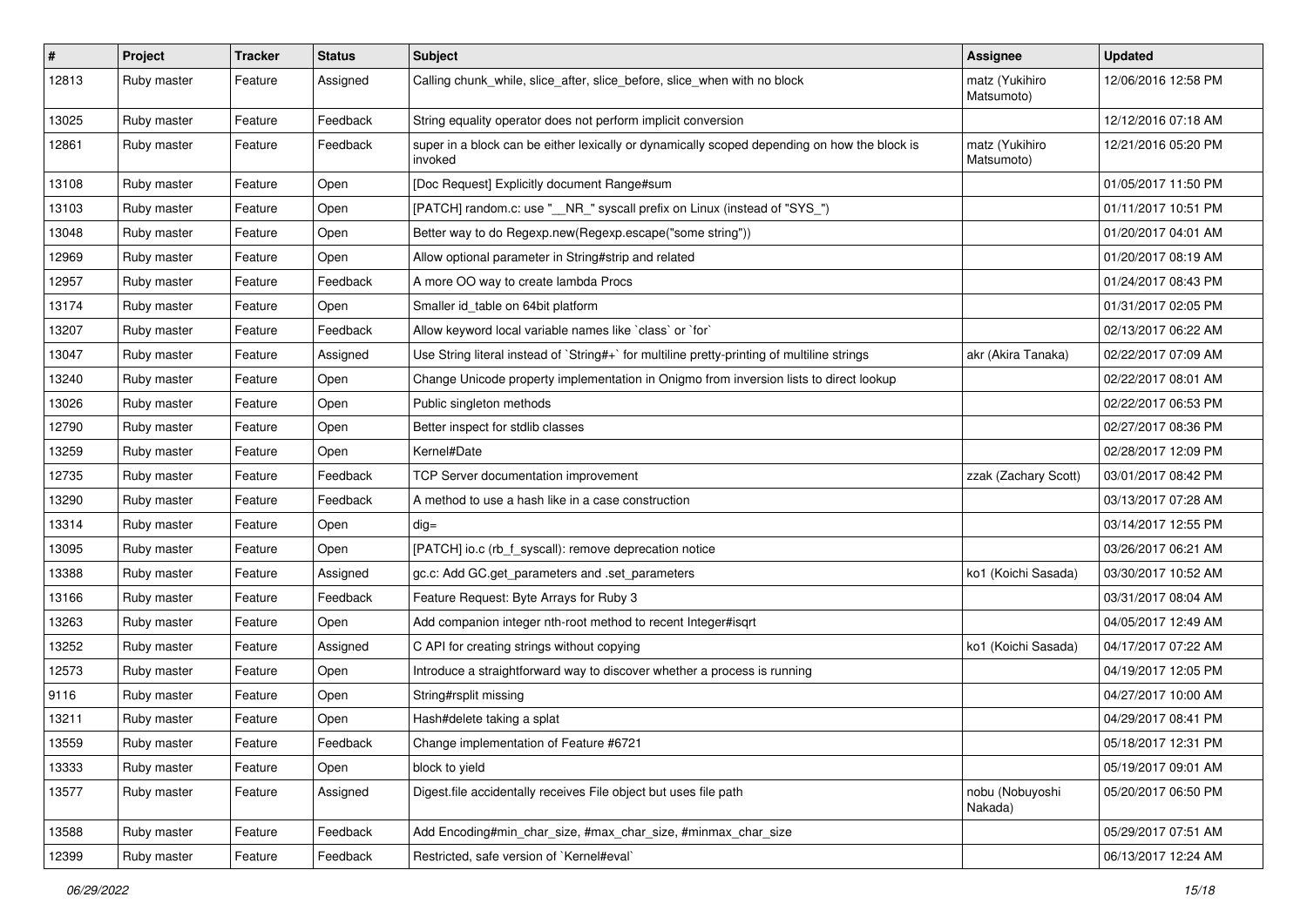| #     | Project     | <b>Tracker</b> | <b>Status</b> | <b>Subject</b>                                                                                                        | <b>Assignee</b>              | <b>Updated</b>      |
|-------|-------------|----------------|---------------|-----------------------------------------------------------------------------------------------------------------------|------------------------------|---------------------|
| 13378 | Ruby master | Feature        | Open          | Eliminate 4 of 8 syscalls when requiring file by absolute path                                                        | nobu (Nobuyoshi<br>Nakada)   | 06/16/2017 07:57 AM |
| 13385 | Ruby master | Feature        | Open          | [PATCH] Make Resolv::DNS::Name validation similar to host and dig commands                                            | akr (Akira Tanaka)           | 06/16/2017 08:04 AM |
| 13668 | Ruby master | Feature        | Open          | Show / log test-all skips in CI here or at http://rubyci.org/ ?                                                       |                              | 06/20/2017 03:30 AM |
| 12968 | Ruby master | Feature        | Open          | Allow default value via block for Integer(), Float() and Rational()                                                   |                              | 06/28/2017 05:53 PM |
| 13681 | Ruby master | Feature        | Open          | Ruby digest init fails in FIPS mode when built against OpenSSL ~> 1.0.1                                               |                              | 07/04/2017 05:17 PM |
| 13434 | Ruby master | Feature        | Open          | better method definition in C API                                                                                     |                              | 07/13/2017 07:41 AM |
| 13512 | Ruby master | Feature        | Open          | <b>System Threads</b>                                                                                                 | ko1 (Koichi Sasada)          | 07/14/2017 07:08 AM |
| 13765 | Ruby master | Feature        | Open          | Add Proc#bind                                                                                                         |                              | 07/26/2017 01:31 PM |
| 13721 | Ruby master | Feature        | Assigned      | [PATCH] net/imap: dedupe attr keys in Net::IMAP::FetchData                                                            | normalperson (Eric<br>Wong)  | 07/27/2017 09:51 AM |
| 13805 | Ruby master | Feature        | Open          | Make refinement scoping to be like that of constants                                                                  |                              | 08/13/2017 10:52 PM |
| 13516 | Ruby master | Feature        | Assigned      | Improve the text of the circular require warning                                                                      | nobu (Nobuyoshi<br>Nakada)   | 08/31/2017 05:49 AM |
| 13639 | Ruby master | Feature        | Open          | Add "RTMIN" and "RTMAX" to Signal.list                                                                                |                              | 08/31/2017 09:06 AM |
| 13881 | Ruby master | Feature        | Open          | Use getcontext/setcontext on OS X                                                                                     |                              | 09/08/2017 09:13 AM |
| 13245 | Ruby master | Feature        | Open          | [PATCH] reject inter-thread TLS modification                                                                          |                              | 09/12/2017 12:54 PM |
| 13924 | Ruby master | Feature        | Open          | Add headings/hints to RubyVM::InstructionSequence#disasm                                                              |                              | 09/20/2017 01:40 PM |
| 13934 | Ruby master | Feature        | Open          | [Feature request] Being able to set a default encoding other than Unicode on a "per-project" basis                    |                              | 09/25/2017 05:18 AM |
| 11484 | Ruby master | Feature        | Feedback      | add output offset for readpartial/read_nonblock/etc                                                                   | matz (Yukihiro<br>Matsumoto) | 09/25/2017 07:28 AM |
| 13332 | Ruby master | Feature        | Feedback      | Forwardable#def_instance_delegator nil                                                                                | nobu (Nobuyoshi<br>Nakada)   | 09/25/2017 08:20 AM |
| 13613 | Ruby master | Feature        | Feedback      | Prefer that require/require_relative/load to tell us permission error if the target file is unreadable                |                              | 09/25/2017 12:16 PM |
| 13922 | Ruby master | Feature        | Open          | Consider showing warning messages about same-named aliases - either directly or perhaps via<br>the "did you mean gem" |                              | 09/25/2017 12:21 PM |
| 13221 | Ruby master | Feature        | Assigned      | [PATCH] gems/bundled_gems: add "curses" RubyGem                                                                       | naruse (Yui NARUSE)          | 09/25/2017 06:32 PM |
| 13927 | Ruby master | Feature        | Open          | Integrate module_function as a core language type                                                                     |                              | 09/25/2017 10:30 PM |
| 13923 | Ruby master | Feature        | Feedback      | Idiom to release resources safely, with less indentations                                                             |                              | 09/26/2017 08:31 AM |
| 13395 | Ruby master | Feature        | Open          | Add a method to check for not nil                                                                                     |                              | 09/30/2017 12:53 PM |
| 12648 | Ruby master | Feature        | Open          | Enumerable#sort by` with descending option                                                                            |                              | 10/05/2017 10:24 AM |
| 13936 | Ruby master | Feature        | Open          | Make regular expressions debugable                                                                                    |                              | 10/07/2017 01:25 AM |
| 14025 | Ruby master | Feature        | Open          | #initialize with ivars                                                                                                |                              | 10/19/2017 06:50 AM |
| 13610 | Ruby master | Feature        | Assigned      | IPAddr doesn't provide helpful methods to get the subnet or IP address                                                | knu (Akinori MUSHA)          | 10/20/2017 01:13 AM |
| 13869 | Ruby master | Feature        | Open          | Filter non directories from Dir.glob                                                                                  |                              | 10/20/2017 01:58 AM |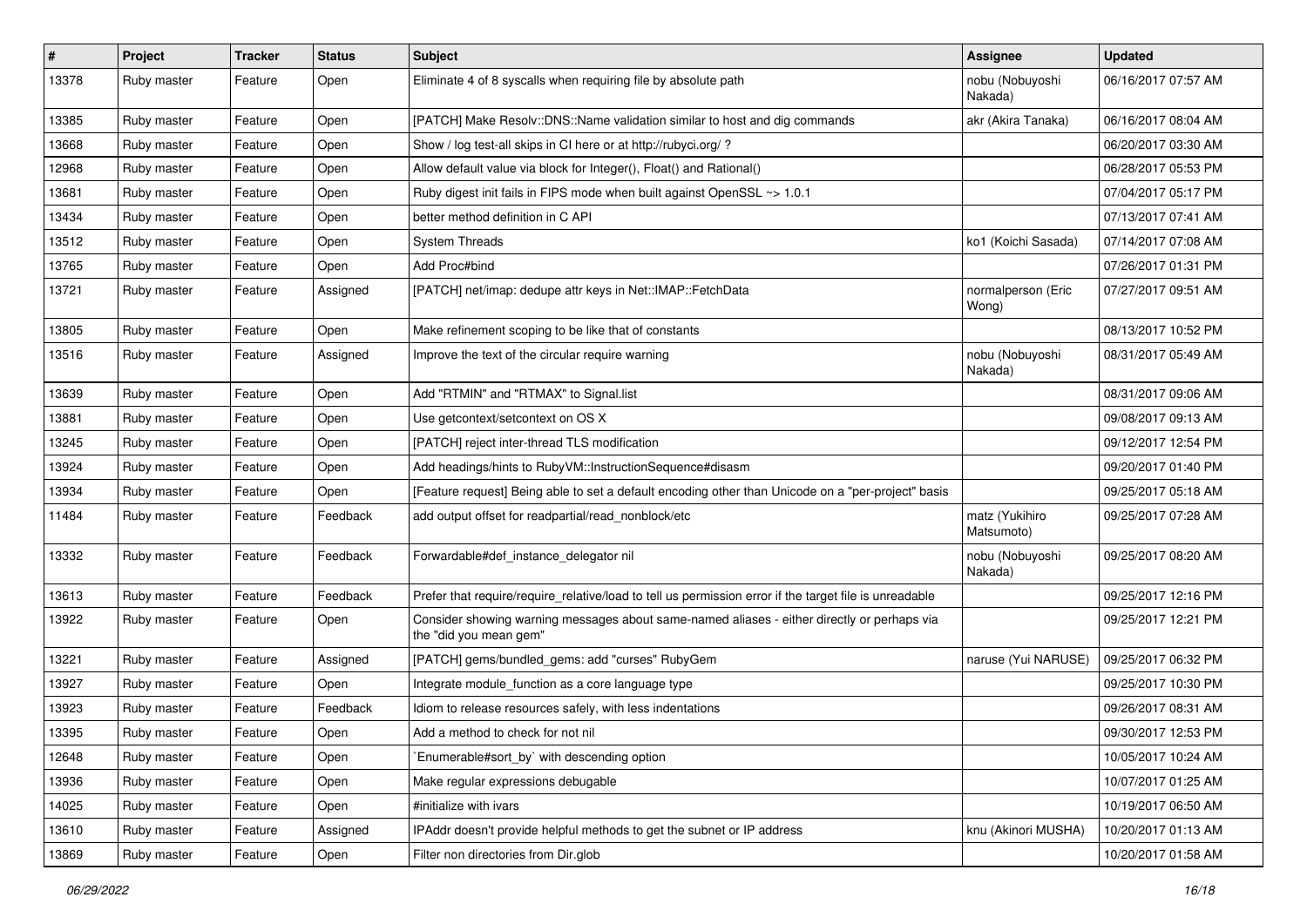| $\pmb{\#}$ | Project     | <b>Tracker</b> | <b>Status</b> | <b>Subject</b>                                                                                 | <b>Assignee</b>                        | <b>Updated</b>      |
|------------|-------------|----------------|---------------|------------------------------------------------------------------------------------------------|----------------------------------------|---------------------|
| 8833       | Ruby master | Feature        | Feedback      | [PATCH] IPAddr#pred                                                                            | knu (Akinori MUSHA)                    | 10/21/2017 05:15 PM |
| 14040      | Ruby master | Feature        | Open          | deprecate HTTP.version_1_2                                                                     |                                        | 10/22/2017 09:32 AM |
| 13933      | Ruby master | Feature        | Open          | Add Range#empty?                                                                               |                                        | 10/25/2017 09:19 AM |
| 12854      | Ruby master | Feature        | Feedback      | Proc#curry should return an instance of the class, not Proc                                    |                                        | 10/25/2017 09:59 PM |
| 10183      | Ruby master | Feature        | Open          | An alternative name for method `class`                                                         |                                        | 10/31/2017 11:42 AM |
| 14077      | Ruby master | Feature        | Open          | Add Encoding::FILESYSTEM and Encoding::LOCALE constants                                        |                                        | 11/03/2017 09:31 PM |
| 14084      | Ruby master | Feature        | Open          | Introduce Enumerator#next?                                                                     |                                        | 11/06/2017 03:28 PM |
| 14079      | Ruby master | Feature        | Open          | Validate argument list without calling method                                                  |                                        | 11/07/2017 03:20 AM |
| 14092      | Ruby master | Feature        | Open          | Add extension key argument to Tempfile                                                         |                                        | 11/08/2017 06:47 PM |
| 11955      | Ruby master | Feature        | Assigned      | Expose Object that Receives logs in Logger                                                     | sonots (Naotoshi Seo)                  | 11/09/2017 11:35 AM |
| 14066      | Ruby master | Feature        | Assigned      | Add CAA DNS RR on Resolv                                                                       | akr (Akira Tanaka)                     | 11/10/2017 06:50 AM |
| 14116      | Ruby master | Feature        | Feedback      | Add Matrix #exponentiate method as Matlab's exp                                                | marcandre<br>(Marc-Andre<br>Lafortune) | 11/20/2017 06:52 AM |
| 12700      | Ruby master | Feature        | Open          | regexg heredoc support                                                                         |                                        | 11/24/2017 12:53 AM |
| 14128      | Ruby master | Feature        | Open          | Introduce Hash#delete default value                                                            | matz (Yukihiro<br>Matsumoto)           | 11/25/2017 04:41 PM |
| 13763      | Ruby master | Feature        | Open          | Trigger "unused variable warning" for unused variables in parameter lists                      |                                        | 11/28/2017 04:49 AM |
| 13696      | Ruby master | Feature        | Open          | Add exchange and noreplace options to File.rename                                              | Glass_saga (Masaki<br>Matsushita)      | 12/01/2017 04:34 PM |
| 13124      | Ruby master | Feature        | Open          | Should #puts convert to external encoding?                                                     |                                        | 12/01/2017 06:45 PM |
| 14129      | Ruby master | Feature        | Open          | Feature Request: sockets - add support for recvmmsg                                            |                                        | 12/12/2017 08:35 AM |
| 14052      | Ruby master | Feature        | Open          | Introduce SecureRandom.with_chars                                                              |                                        | 12/12/2017 08:59 AM |
| 9992       | Ruby master | Feature        | Open          | Access Modifiers (Internal Interfaces)                                                         |                                        | 12/18/2017 03:04 PM |
| 2324       | Ruby master | Feature        | Assigned      | Dir instance methods for relative path                                                         | nobu (Nobuyoshi<br>Nakada)             | 12/25/2017 05:58 PM |
| 2715       | Ruby master | Feature        | Feedback      | Optimization to avoid spawning shell in Kernel#system call should check for failure conditions |                                        | 12/25/2017 06:00 PM |
| 3388       | Ruby master | Feature        | Feedback      | regexp support for start_with? and end_with?                                                   | naruse (Yui NARUSE)                    | 12/25/2017 06:02 PM |
| 3608       | Ruby master | Feature        | Assigned      | Enhancing Pathname#each_child to be lazy                                                       | akr (Akira Tanaka)                     | 12/25/2017 06:14 PM |
| 3731       | Ruby master | Feature        | Assigned      | Easier Embedding API for Ruby                                                                  | ko1 (Koichi Sasada)                    | 12/25/2017 06:14 PM |
| 3953       | Ruby master | Feature        | Assigned      | TCPSocket / UDPSocket do not accept IPAddr objects.                                            | knu (Akinori MUSHA)                    | 12/25/2017 06:14 PM |
| 4046       | Ruby master | Feature        | Feedback      | Saving C's **argv and cwd allows Ruby programs to reliably restart themselves                  |                                        | 12/25/2017 06:14 PM |
| 4247       | Ruby master | Feature        | Assigned      | New features for Array#sample, Array#choice                                                    | mame (Yusuke Endoh)                    | 12/25/2017 06:14 PM |
| 4264       | Ruby master | Feature        | Feedback      | General type coercion protocol for Ruby                                                        | matz (Yukihiro<br>Matsumoto)           | 12/25/2017 06:14 PM |